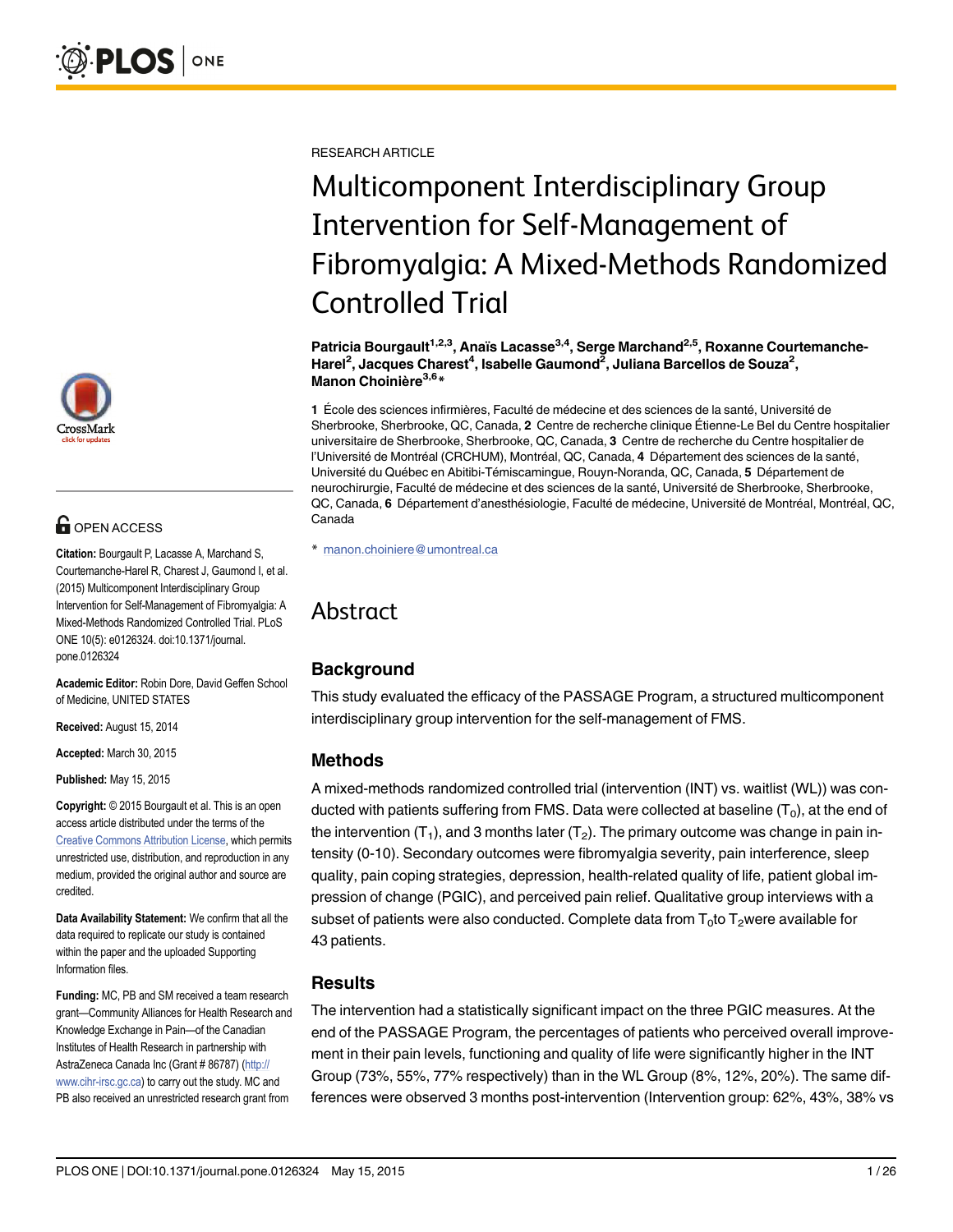<span id="page-1-0"></span>

Pfizer Canada Inc. [\(http://www.pfizer.ca](http://www.pfizer.ca)) for the same research project. During the study, PB was the recipient of a postdoctoral research award from the Quebec Rehabilitation Research Network [\(http://](http://www.repar.ca) [www.repar.ca](http://www.repar.ca)) which is itself funded by the Fonds de la recherche en santé du Québec [\(http:www.frqs.](http://www.frqs.gouv.qc.ca) [gouv.qc.ca](http://www.frqs.gouv.qc.ca)), and AL was the recipient of a postdoctoral research award from the Fonds de la recherche en santé du Québec ([http:www.frqs.gouv.](http://www.frqs.gouv.qc.ca) [qc.ca](http://www.frqs.gouv.qc.ca)). The funders had no role in study design, data collection and analysis, decision to publish, or preparation of the manuscript.

Competing Interests: The authors have read the journal's policy about competing interests. The present study was funded by a special grant program in which the Canadian Institutes of Health Research partnered with AstraZeneca Canada Inc. to put in place a research initiative entitled "Community Alliances for Health Research and Knowledge Exchange in Pain". Additional funding was also obtained from Pfizer Canada Inc. [\(http://www.pfizer.](http://www.pfizer.ca) [ca\)](http://www.pfizer.ca) under the form of an unrestricted research grant. Except for MC, all the authors of the present manuscript have declared that no competing interests exist. At the time this study was carried out, MC was a member of the Scientific Review Committee of the Pfizer Neuropathic Pain Award and received honorarium to review grant proposals and assist to the meetings of the Scientific Committee. The authors also certify that the funding sources do not alter the authors' adherence to PLOS ONE policies on sharing data and materials.

Waitlist Group: 13%, 13%, 9%). The proportion of patients who reported  $\geq$  50% pain relief was also significantly higher in the INT Group at the end of the intervention (36% vs 12%) and 3 months post-intervention (33% vs 4%). Results of the qualitative analysis were in line with the quantitative findings regarding the efficacy of the intervention. The improvement, however, was not reflected in the primary outcome and other secondary outcome measures.

#### Conclusion

The PASSAGE Program was effective in helping FMS patients gain a sense of control over their symptoms. We suggest including PGIC in future clinical trials on FMS as they appear to capture important aspects of the patients' experience.

# Trial registration

International Standard Randomized Controlled Trial Number Register [ISRCTN14526380](http://www.controlled-trials.com/ISRCTN14526380)

# Introduction

Fibromyalgia syndrome (FMS) is a chronic disorder of unclear origin. Growing evidence suggests a combination of interacting neurophysiological, genetic, and psychosocial mechanisms as the cause of FMS [\[1,2](#page-22-0)]. This syndrome is characterized by widespread musculoskeletal pain in association with fatigue, poor sleep quality, cognitive dysfunction, mood disturbances, and many other variable somatic symptoms [[3\]](#page-22-0). Prevalence of FMS in the general population varies from 1.0 to 4.9% in women and from 0 to 2.9% in men  $[1,3-6]$  $[1,3-6]$  $[1,3-6]$  $[1,3-6]$  as demonstrated by studies from Europe, USA and Canada.

There is currently no cure for FMS nor is there a "gold standard" of treatment. Management of this disorder is therefore aimed at reducing symptoms and maintaining optimal functioning  $[7,8]$  $[7,8]$ . Interventions such as medication alone or the use of a single non-pharmacological treatment produce, at best, modest effects on patients' condition [[9](#page-22-0),[10](#page-22-0)]. Results of a meta-analysis of 49 studies published 15 years ago [[11](#page-23-0)] suggest that non-pharmacological treatments are more effective than drug interventions. A recent meta-analysis of 23 studies assessing the efficacy of psychological interventions for fibromyalgia showed small to medium positive effects on short and long-term pain, quality of sleep, functional status, depression, and tendency to catastrophize in the face of pain  $[12]$ . Other recent literature reviews on the use of patient education, exercise activities, cognitive behavioural therapy (CBT), and multidisciplinary treatment  $[13-16]$  $[13-16]$  $[13-16]$  suggest that a multimodal approach which combines at least one educational/ psychological intervention with at least one exercise treatment can be effective for improving FMS symptoms including pain, fatigue, mood and/or quality of life (QOL). However, many of the reviewed studies suffer from methodological deficiencies (e.g., small sample size, single site study, unstandardized outcomes, short follow-up, etc), and well-designed trials are still needed.

Based on the Interactional School of Low Back Pain [[17,18\]](#page-23-0), Barcellos de Souza et al. [\[19\]](#page-23-0) developed in 2007 a multimodal group intervention—the Interactional School of Fibromyalgia (ISF)—which combines exercise therapy and educational/psychological tools for self-management of FMS. Patient empowerment is an integral component of the intervention as is active patient participation. The authors [\[19](#page-23-0)] conducted a randomized controlled trial (RCT) to assess the efficacy of their intervention and found positive effects on pain intensity and perceived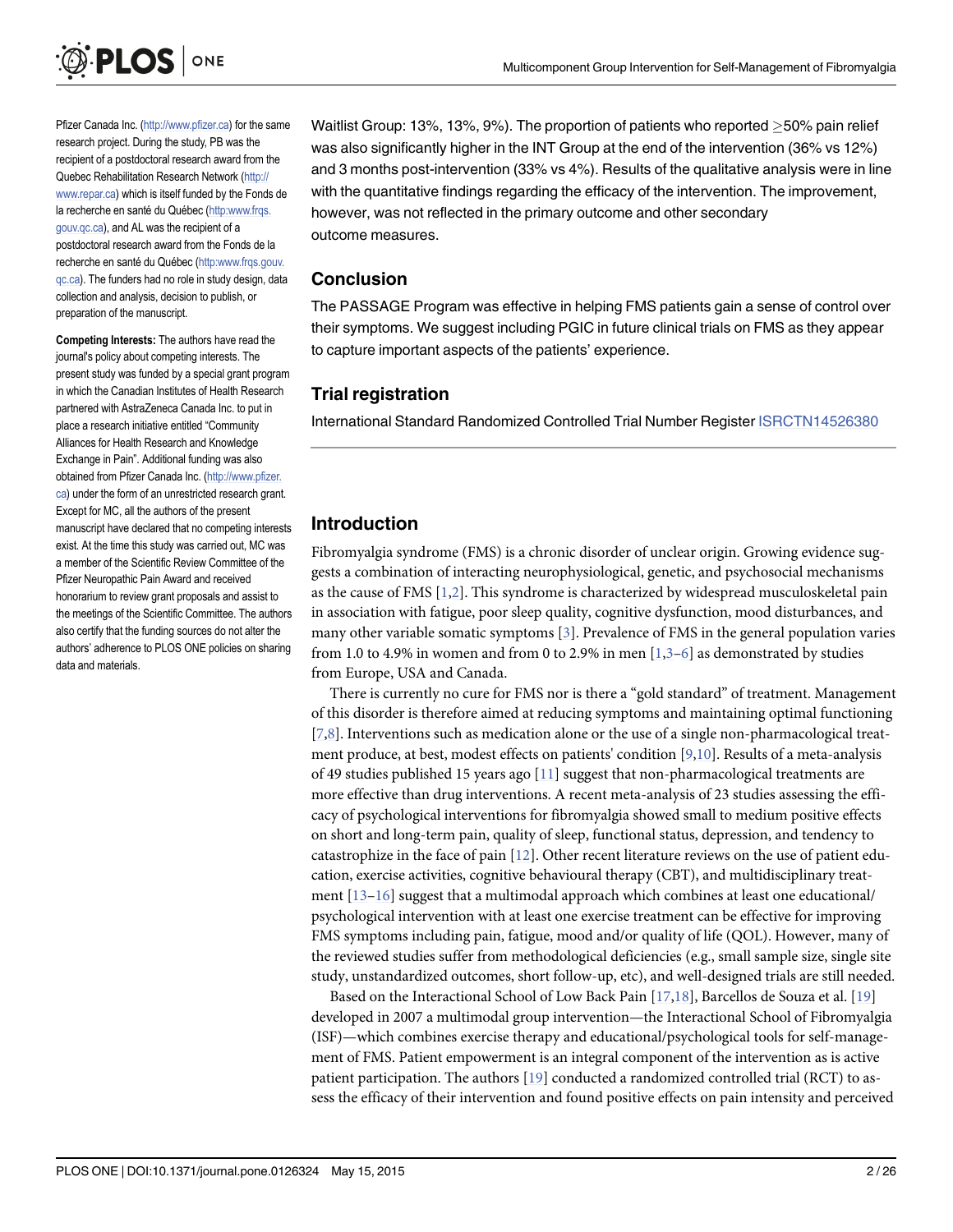<span id="page-2-0"></span>overall capacity to manage FMS symptoms. Although promising, these results remain preliminary and need to be replicated in a RCT involving more than one site, and using a comprehensive set of well-validated outcome measures such as those recommended by the IMMPACT (Initiative on Methods, Measurement, and Pain Assessment in Clinical Trials) Group [[20](#page-23-0)–[22\]](#page-23-0). Furthermore, adding a qualitative research component to the study would be an asset to further capture the patients' experience during the intervention. Finally, some aspects of the ISF needed to be updated and somewhat reorganized. We therefore adapted the ISF into a more structured intervention program entitled PASSAGE whose French acronym is Programme d'Apprentissage de StratégieS d'Auto-Gestion Efficaces (Training Program of Efficient Self-Management Strategies).

The aim of the present study was thus to evaluate, quantitatively and qualitatively, the efficacy of the PASSAGE Program—a multicomponent interdisciplinary group intervention for the self-management of FMS. It was expected that the Program will lead to improvements in the clinical condition of patients suffering from this disorder.

#### Methods

The French version protocol for this trial (as well as the English translation of the Methods section) and supporting CONSORT checklist are available as supporting information; see [S1](#page-21-0) [CONSORT Checklist,](#page-21-0) [S1](#page-22-0) and [S2](#page-22-0) Protocols.

#### Ethics Statement

The research protocol of the present study along with the patient informed consent form were reviewed and approved by the Comité d'éthique de la recherche sur l'humain du Centre hospitalier de l'Université Sherbrooke, Sherbrooke, Quebec, Canada (May  $26^{th}$  2009, #09–034) and by the Comité d'éthique de la recherche avec des êtres humains de l'Université du Québec en Abitibi-Témiscamingue (CÉR-UQAT), Rouyn-Noranda, Quebec, Canada (May 15<sup>th</sup>, 2009). The study was registered at the International Standard Randomized Controlled Trial Number Register #ISRCTN14526380 [\(http://www.controlled-trials.com/ISRCTN14526380/\)](http://www.controlled-trials.com/ISRCTN14526380/).

#### Protocol and Adjustments

Six adjustments were made to the protocol prior to enrolment. First, the upper age limit (65 years) was withdrawn. Second, patients suffering from chronic pain disorders other than FMS (e.g., painful diabetic neuropathy) were not excluded from the study as long as the pain associated with FMS was their predominant complaint. Third, potential participants had to accept to not introduce new pain medications or other new therapeutic modalities for pain management during the 11 weeks of the intervention because such a change in treatment could have biased our estimation of the intervention efficacy and made difficult to isolate its effects). Fourth, an additional training session for the health care professionals acting as facilitators was conducted to clarify some issues, answer questions, review the procedures, and insure uniformity between study sites. To minimize costs, this session was conducted via video conference due to the large distance between the two study sites. Fifth, research assistants were instructed to calculate the participants' scores on the Beck Depression Inventory (BDI) upon reception of their questionnaire. If a score > 30 was found and/or that participant reported suicidal ideas (question 9 of the BDI), the research assistant was instructed to contact the patient by phone and encouraged him/her to make an appointment with his/her treating physician (or psychologist) or to go the hospital emergency department. Finally, focus groups were added to the research protocol in order to document and further capture the patients' experience.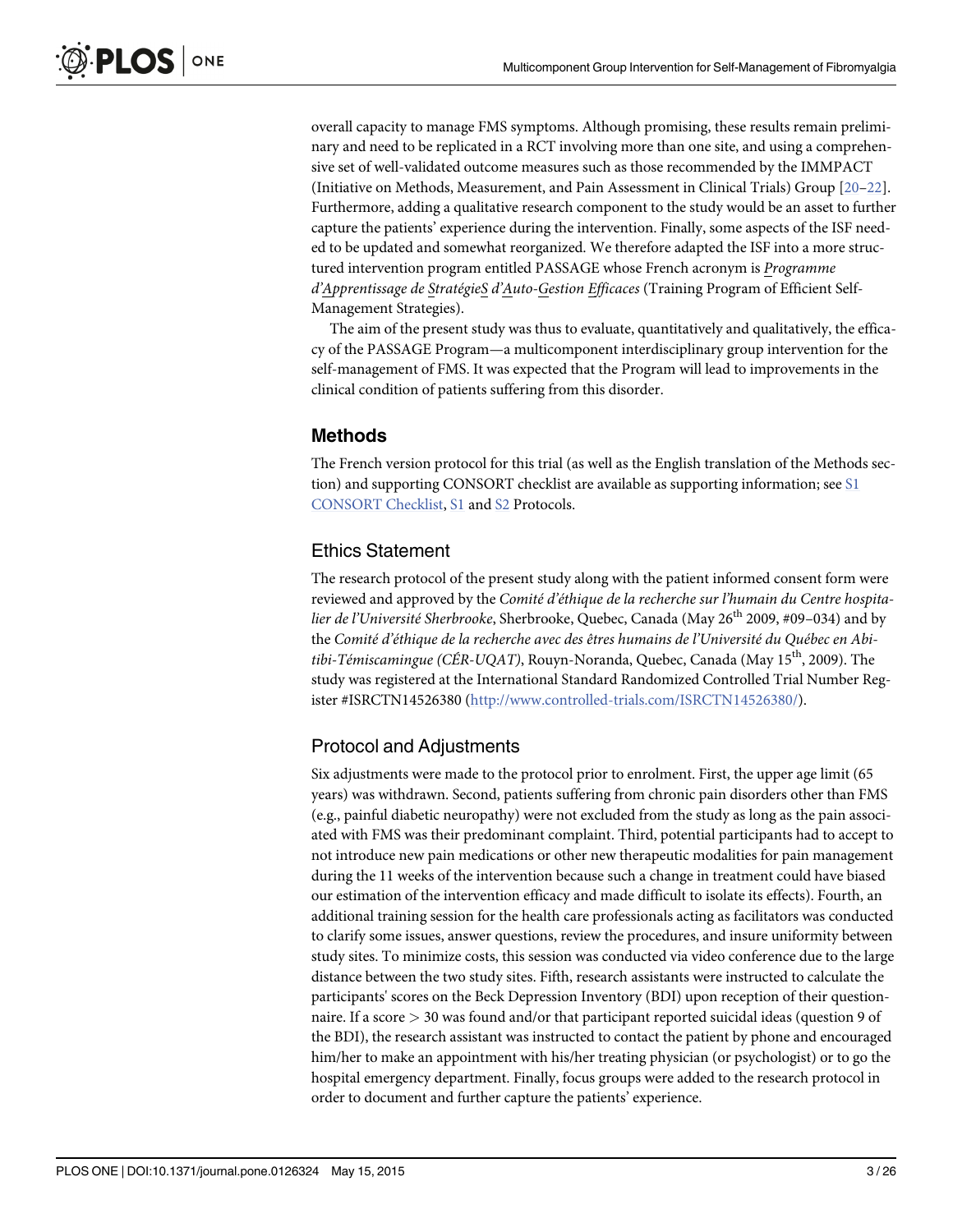<span id="page-3-0"></span>

Fig 1. Flow of participants through the study at each assessment point. SH = Sherbrooke study site; RN = Rouyn-Noranda study site.

doi:10.1371/journal.pone.0126324.g001

# Design and Settings

A mixed-methods, multicenter, open label, randomized, wait-list controlled trial with both a quantitative and a qualitative component was carried out in two university-affiliated settings between September 2009 and March 2011: 1) Sherbrooke, a suburban city located in the south of the province of Quebec (Canada), and 2) Rouyn-Noranda, a small city in the north of the province of Quebec (Canada). Study sites were chosen because of the clinical expertise of local teams with the ISF. Fig 1 describes the flow of participants through the study at each assessment point.

# Eligibility, Recruitment, and Randomization

Subjects were eligible for participation in the study if they: a) were aged 18 years or older, b) were able to read, understand, and complete questionnaires in French, c) had a medical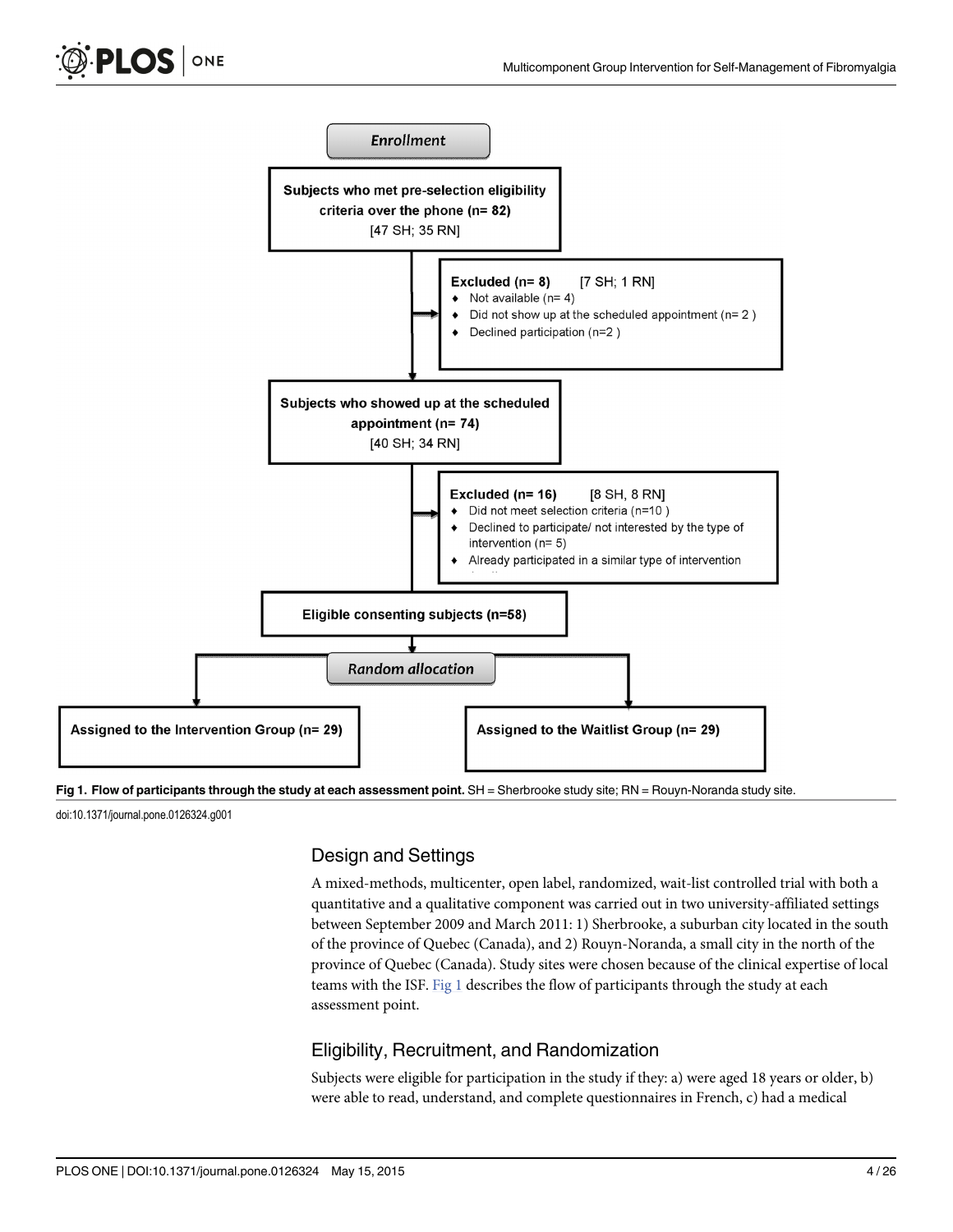<span id="page-4-0"></span>diagnosis of FMS based on the American College of Rheumatology (ACR) classification criteria [\[23](#page-23-0)] for at least 6 months, d) reported FMS pain of at least moderate intensity ( $\geq$  4/10) in the seven days prior to enrolment, the FMS pain being the chief complaint if the patient suffered from another chronic pain syndrome, e) were motivated to attend all group sessions and to integrate the proposed self-management strategies, and f) agreed to not introduce new pain medications or other new pain treatment modalities during the 11 weeks of the intervention. Exclusion criteria were the following: a) pregnant or lactating women, b) presence of an active cancer, uncontrolled metabolic disease and other major physical or psychiatric disorder that could compromise patient participation in the study, and d) outstanding litigation regarding patient's claim for disability payments.

Recruitment was conducted through announcements in local newspapers in both study sites between September 2009 and October 2009. Interested subjects were invited to call the research coordinator who explained the study, reviewed some of the eligibility criteria, and fixed a first appointment with the potential participants one month prior to the beginning of the intervention. At the time of the first appointment, a pain physician established the FMS diagnosis using the ACR criteria [\[23\]](#page-23-0), and a physical/psychological evaluation was carried out to ensure the subjects met all the eligibility criteria including proper motivation to partake in the intervention. Written informed consents were obtained from all participants who were then randomly assigned to the Intervention (INT) Group (PASSAGE Program) or the Waitlist (WL) Group. Randomization was stratified by study site and gender, and was done by an independent third party using the Random Allocation Software—Version 1.0.0 (Isfahan, Iran).

# Description of the Group Conditions

Intervention (INT) group. As mentioned earlier, the PASSAGE Program is a structured multicomponent interdisciplinary group intervention aimed at reducing FMS symptoms and maintaining optimal function through the use of self-management strategies and patient education. The intervention consists of 9 group sessions with 8 participants lasting 2.5 hours each. As shown in [Table 1,](#page-5-0) each session involved 3 major components—1) psycho-educational tools, 2) CBT-related techniques, and 3) patient-tailored exercise activities. Self-management of the main symptoms of FMS including pain, fatigue, poor sleep quality, and mood fluctuations were targeted during the course of the sessions as well as issues relating to stress management. An additional session was devoted to the pharmacological and non-pharmacological treatments of FMS. The first 8 sessions were held over a period of 11 weeks while the 9<sup>th</sup> final session was carried out 6 months later to review progress and gain maintenance. The first two sessions were partly devoted to the establishment of a contract with the patient where she/he: 1) fixed three personal outcome goals to be met by the end of the intervention program, 2) determined the minimally acceptable changes to be expected, and 3) agreed to participate in all group sessions and to devote time during the week to the tasks prescribed at the end of each session—i.e., about 45 minutes/day, 6 times/week. Patients were informed that they will be excluded from the program if they missed 2 sessions.

The sessions were always conducted in a well-equipped exercise room with mattresses, pillows, exercise balls, mirrors, sound system and computer equipment for Power Point presentations. These sessions were interactive and led by two health care professionals who both acted as facilitators, one being mainly responsible for the psychological aspect of the intervention and the other for its physical aspect. Patients were viewed as the "experts" of their condition, and were given a role of active partner in the management of their FMS. Except for Session 1, the others always started with customized exercise routines (15 min), including correction of posture and movements when needed. Participants were then asked to discuss their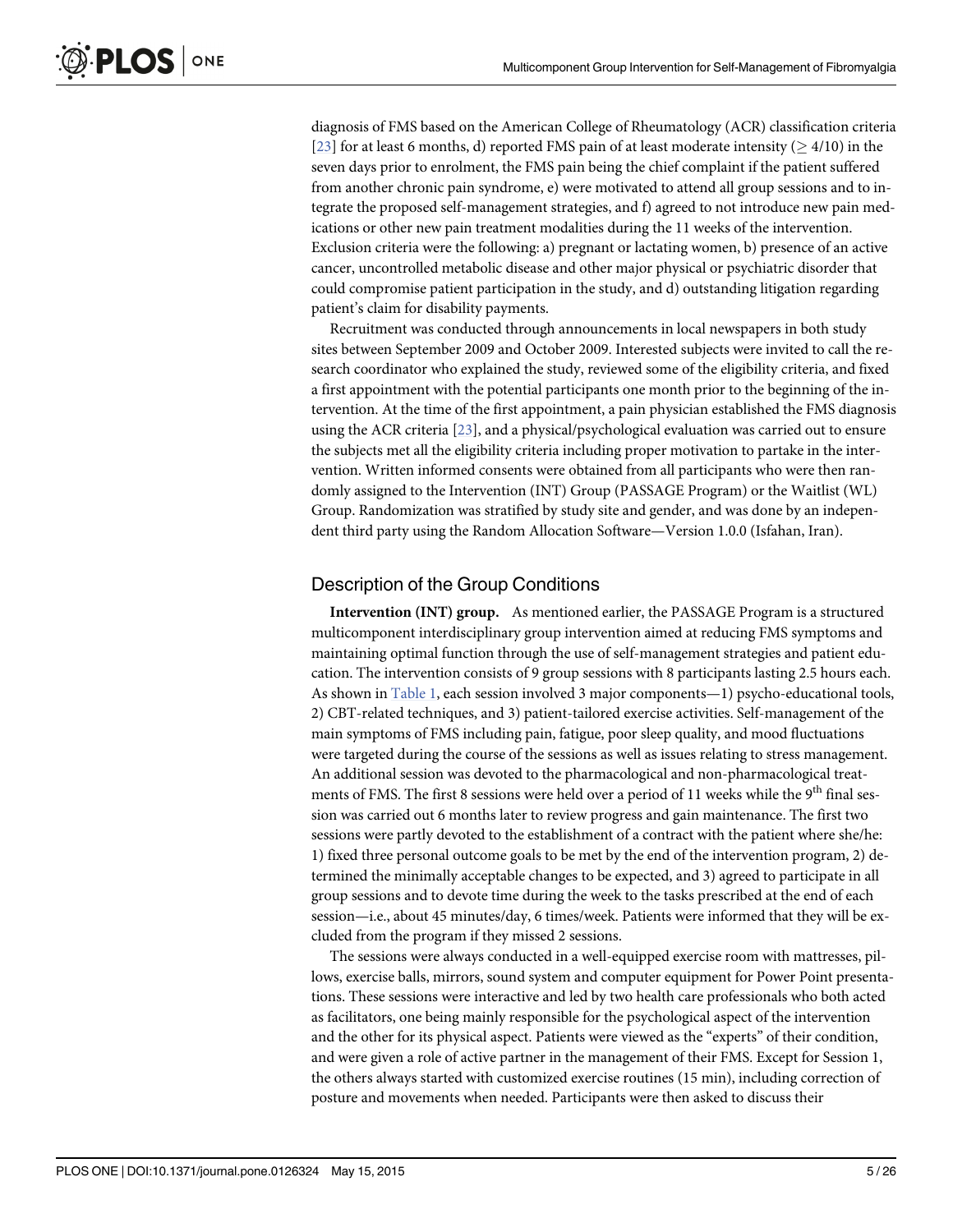| Week           | Session        | <b>PSYCHO-EDUCATIONNAL TOOLS*</b>                                                                                                                                                                                                                                                                                            | <b>CBT-RELATED TECHNIQUES</b>                                                                                                                                                                                                                                                                                                                                                                                                                                                                                                                                                                                                                                           | <b>EXERCISE ACTIVITIES</b>                                                                                                                                                                                                                                                                                                          |
|----------------|----------------|------------------------------------------------------------------------------------------------------------------------------------------------------------------------------------------------------------------------------------------------------------------------------------------------------------------------------|-------------------------------------------------------------------------------------------------------------------------------------------------------------------------------------------------------------------------------------------------------------------------------------------------------------------------------------------------------------------------------------------------------------------------------------------------------------------------------------------------------------------------------------------------------------------------------------------------------------------------------------------------------------------------|-------------------------------------------------------------------------------------------------------------------------------------------------------------------------------------------------------------------------------------------------------------------------------------------------------------------------------------|
|                | 1              | Introduction: Introduce facilitators and group members;<br>Overview of PASSAGE objectives and content of<br>sessions; Introduce the contract principles.                                                                                                                                                                     | Fixing realistic objectives: Assess capacity to<br>manage FMS on a 0-10 scale; Discuss<br>importance of setting up realistic objectives;<br>Plan to fix 3 personal objectives (outcome<br>goals) along with minimally acceptable<br>changes to be expected <sup>a</sup> ; Homework<br>assignments: $a$ to $a$ .                                                                                                                                                                                                                                                                                                                                                         | On site exercises: Abdominal breathing <sup>b</sup> ;<br>Pelvic tilt exercises; Ergonomic sit, lay down<br>and lay $up^d$ .                                                                                                                                                                                                         |
| $\overline{2}$ | $\overline{c}$ | FMS symptoms: Briefly present the pathophysiology of<br>FMS; Describe the main FMS symptoms including<br>pain, fatigue, poor sleep quality, and mood<br>fluctuations; Describe the effects and impact of stress<br>on FMS.                                                                                                   | Introduction to self-management strategies:<br>Review of the fixed personal objectives<br>$(n = 3)$ ; Discuss the impact of FMS<br>symptoms on various aspects of daily living;<br>Share personal efficient strategies to control<br>symptoms <sup>a</sup> ; Introduce new strategies to<br>improve sleep quality <sup>b</sup> ; Introduce<br>cardiorespiratory training <sup>§</sup> ; Homework<br>assignment: $a$ to $f$ + patient's signature of the<br>contract with a significant person + diary<br>completion re: accomplished tasks at home.                                                                                                                     | On site exercises: Exercises with pressure<br>balls; Abdominal breathing <sup>c</sup> ; Pelvic tilt<br>exercises. Home exercises: Personalised<br>exercises program $e^{E}$ ; Cardiorespiratory<br>training <sup><math>\overline{a}</math></sup> .                                                                                  |
| 3              | 3              | Exercise and physical activity as part of FMS<br>management: Introduce anatomy and functions of<br>muscles; Present types of exercises and tips for<br>starting exercise program; Discuss the impact of<br>physical activities and exercise on FMS symptoms;<br>Discuss the relevance of a personalized exercise<br>program. | Awareness of personal strengths and limits:<br>Physical testing; Discuss problem of de-<br>conditioning and fear/avoidance attitudes;<br>Discuss importance of respecting self<br>capacities; Demonstration of personalised<br>exercise program by the participants;<br>Homework assignment: $a$ to $c$ + identification<br>of one novel self-management strategy<br>+ diary completion.                                                                                                                                                                                                                                                                                | On site exercises: Abdominal breathing-<br>sitting position; Cervical stabilization<br>exercise; Pelvic tilt exercise-lay down<br>position; Jaw relaxation exercise <sup>a</sup> . Home<br>exercises: Personalised exercises program $b^{\alpha}$ ;<br>Cardiorespiratory training <sup>c</sup> .                                    |
| 4              | 4              | Psychological tools as part of FMS management:<br>Present the impact of the person's psychological state<br>on FMS symptoms; Describe the role of positive vs.<br>negative thoughts/appraisals about FMS symptoms;<br>Discuss the rational of a patient-tailored psychological<br>program.                                   | Awareness of the patients' power over their<br>health condition: Discuss the notion of<br>"choice" regarding FMS management:<br>passive consumer vs. active partner in the<br>treatment; Identify negative or maladaptive<br>thoughts that may affect FMS symptoms;<br>Share how changes in perceptions may<br>affect psychological (and physical) well-<br>being <sup>a</sup> ; Introduce problem-solving strategies<br>and cognitive coping strategies <sup>b</sup> ; Discuss the<br>role of relaxation techniques for managing<br>FMS symptoms; Homework assignment: a<br>to $e$ + diary completion.                                                                 | On site exercises: Abdominal breathing-<br>sitting position; Pelvic tilt exercise-sitting<br>position; Symmetry exercise; Relaxation<br>technique practice—anti-relaxation <sup>c</sup> . Home<br>exercises: Personalised exercises program <sup>a</sup> ;<br>Cardiorespiratory training <sup>e</sup> .                             |
| 5              | 5              | Energy and capacity management: Describe the<br>physiologic signs when exceeding personal capacities/<br>limits; Discuss the importance of proper balance<br>between activity and relaxation periods, and its impact<br>on FMS symptoms; Discuss the role of a healthy<br>alimentation for maximizing energy.                | Awareness of the impact of stress and its<br>relation with management of energy and<br>capacities: Identification of own limits;<br>Discuss activity pacing and importance of<br>engaging in pleasant and meaningful<br>activities; Discuss and share strategies to<br>adequately manage energy and capacities <sup>a</sup> ;<br>Introduce new strategies to cope with<br>personal limits, and especially in the context<br>of stressful situations <sup>b</sup> ; Tasting new healthy<br>food products; Home assignments: <sup>a</sup> to <sup>e</sup><br>+ identification of one sign of stress + one<br>strategy to cope with personal limits + diary<br>completion. | On site exercises: Personalised exercises<br>program (team of 2); Abdominal breathing-<br>sitting position; Pelvic tilt exercise-up<br>position; Relaxation technique practice-<br>active <sup>c®</sup> . Home exercises: Personalised<br>exercises program <sup>d</sup> ; Cardiorespiratory<br>training $e$ .                      |
| 6              |                | Integration week <sup>\v</sup>                                                                                                                                                                                                                                                                                               |                                                                                                                                                                                                                                                                                                                                                                                                                                                                                                                                                                                                                                                                         |                                                                                                                                                                                                                                                                                                                                     |
| $\overline{7}$ | 6              | The vicious circle of chronic pain: Briefly present the<br>pathophysiology of chronic pain; Describe the impact<br>of chronic pain on various aspects of daily living<br>including mood, family relationships, sexuality, etc.;<br>Understand how the vicious circle of chronic pain can<br>develop and persist.             | Awareness of more adverse effects of FMS:<br>Discuss strategies to deal with pain flare-ups<br>and setbacks: Discuss more devastating<br>effects of FMS-related pain: e.g., social<br>isolation, major depression, suicide, etc;<br>Share strategies to cope with these<br>symptoms <sup>a</sup> ; Introduce new strategies that<br>may be helpful in these situations <sup>b</sup> ; Home<br>assignments: $a$ to $e$ + diary completion.                                                                                                                                                                                                                               | On site exercises: Personalised exercises<br>program (team of 2); Abdominal breathing-<br>up position; Pelvic tilt exercise-in<br>mouvement; Activity pacing; Relaxation<br>technique practice-passive <sup>c</sup> . Home<br>exercises: Personalised exercises program <sup>a</sup> ;<br>Cardiorespiratory training <sup>e</sup> . |
| 8              |                | Integration week                                                                                                                                                                                                                                                                                                             |                                                                                                                                                                                                                                                                                                                                                                                                                                                                                                                                                                                                                                                                         |                                                                                                                                                                                                                                                                                                                                     |
|                |                |                                                                                                                                                                                                                                                                                                                              |                                                                                                                                                                                                                                                                                                                                                                                                                                                                                                                                                                                                                                                                         | (Continued)                                                                                                                                                                                                                                                                                                                         |

#### <span id="page-5-0"></span>[Table 1.](#page-4-0) Summary of the components and content of the PASSAGE Program.

PLOS ONE | DOI:10.1371/journal.pone.0126324 May 15, 2015 6/26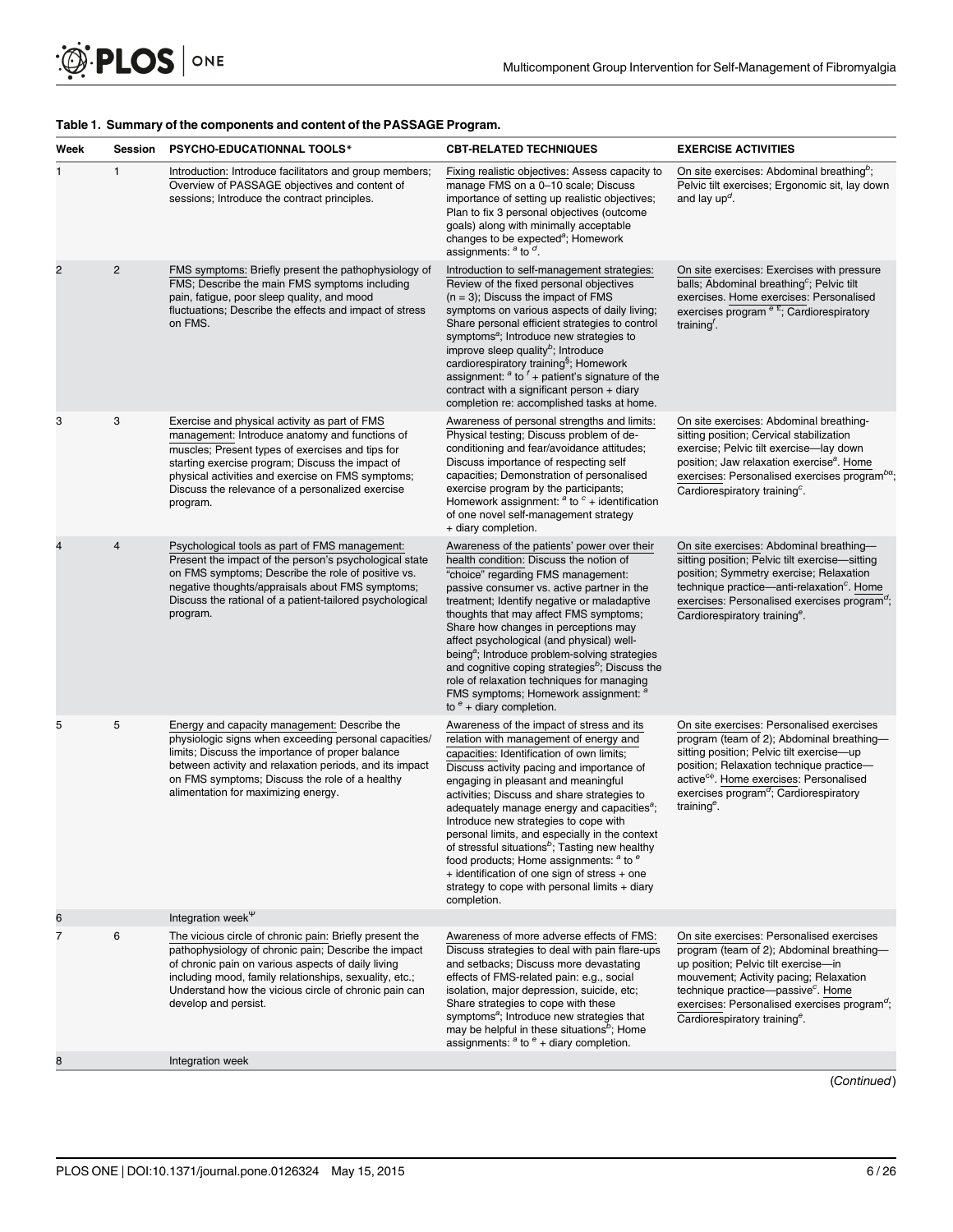#### Table 1. (Continued)

| Week                 | <b>Session</b> | <b>PSYCHO-EDUCATIONNAL TOOLS*</b>                                                                                                                                                                                                                                                                                                                                                                                                                              | <b>CBT-RELATED TECHNIQUES</b>                                                                                                                                                                                                                                                                                                                                                                                                                                                                                                                                                                                                                 | <b>EXERCISE ACTIVITIES</b>                                                                                                                                                                                                                                                                                                                               |
|----------------------|----------------|----------------------------------------------------------------------------------------------------------------------------------------------------------------------------------------------------------------------------------------------------------------------------------------------------------------------------------------------------------------------------------------------------------------------------------------------------------------|-----------------------------------------------------------------------------------------------------------------------------------------------------------------------------------------------------------------------------------------------------------------------------------------------------------------------------------------------------------------------------------------------------------------------------------------------------------------------------------------------------------------------------------------------------------------------------------------------------------------------------------------------|----------------------------------------------------------------------------------------------------------------------------------------------------------------------------------------------------------------------------------------------------------------------------------------------------------------------------------------------------------|
| 9                    | $\overline{7}$ | Pharmacological and non-pharmacological treatment<br>of FMS: Discuss the myth of the "magic pill" or "magic<br>treatment"; Describe the rational for using<br>pharmacological and non-pharmacological treatments;<br>Present the major types of pain medication and their<br>side effects; Describe the "to-do" and "not-to-do" with<br>pain medications; Discuss the role of complementary<br>therapies for the management of pain and other FMS<br>symptoms. | Awareness of own personal judgement about<br>FMS treatment: Discuss the untended<br>consequences healing may have on the<br>person ("Is healing really what I want?); As<br>the "expert" of his/her condition, encourage<br>the person to discover the customized<br>balance of pharmacological and non-<br>pharmacological methods that best suit his/<br>her condition in the context of a problem-<br>solving approach <sup>a</sup> ; Discuss the role of pain<br>medication as a way to increase function and<br>physical activity; Home assignments: <sup>a</sup> to <sup>e</sup><br>+ self-management strategies + diary<br>completion. | On site exercises: Personalised exercises<br>program (team of 2); Abdominal breathing-<br>up position; Pelvic tilt exercise-in<br>mouvement; Relaxation technique practice-<br>visualisation <sup>b</sup> . Home exercises: Personalised<br>exercises program <sup>c</sup> ; Cardiorespiratory<br>training <sup>d</sup> ; Activity pacing <sup>e</sup> . |
| 10                   |                | Integration week                                                                                                                                                                                                                                                                                                                                                                                                                                               |                                                                                                                                                                                                                                                                                                                                                                                                                                                                                                                                                                                                                                               |                                                                                                                                                                                                                                                                                                                                                          |
| 11                   | 8              | Review and summary: Summarize the knowledge and<br>self-management strategies acquired during the<br>program.                                                                                                                                                                                                                                                                                                                                                  | Awareness of control gain over symptoms<br>and how to maintain this control: Re-<br>assessment of the capacity to manage FMS<br>on a 0-10 scale (session 1); Review of the<br>fixed personal objectives and comparison<br>with expected changes; Physical testing;<br>Discussion on the ways to maintain gains<br>made through the program and to keep<br>control over symptoms with acquired<br>strategies; Review strategies to deal with<br>pain flare-ups and setbacks; Graduation with<br>certificate of achievement; Home<br>assignments: $a$ to $c$ .                                                                                  | On site exercises: Personalised exercises<br>program (alone); Abdominal breathing-all<br>positions; Pelvic tilt exercise-all positions;<br>Relaxation technique practice-personal<br>choice <sup>a</sup> . At home exercises: Personalised<br>exercises program <sup>b</sup> ; Cardiorespiratory<br>training <sup>c</sup> .                              |
|                      |                | Integration months                                                                                                                                                                                                                                                                                                                                                                                                                                             |                                                                                                                                                                                                                                                                                                                                                                                                                                                                                                                                                                                                                                               |                                                                                                                                                                                                                                                                                                                                                          |
| 6<br>months<br>later | 9              | Follow-up visit                                                                                                                                                                                                                                                                                                                                                                                                                                                | Awareness of actual condition: Discuss<br>evolution of the condition since the beginning<br>of the program; Identification of efficient<br>strategies <sup>a</sup> ; Personalised exercises program<br>adjustment; Home assignments: $a$ to $d$ .                                                                                                                                                                                                                                                                                                                                                                                             | On site exercises: Personalised exercises<br>program (alone); Relaxation technique<br>practice <sup>b</sup> . Home exercises: Personalised<br>exercises program <sup>c</sup> ; Cardiorespiratory<br>training <sup>d</sup> .                                                                                                                              |

CBT = Cognitive Behavioral Therapy.

\* Except for Session 1, all educational sessions start with a brief overview of the participants' preceding week(s) (e.g, achievements).

 $E$  At the time of the very first appointment with the participants, those assigned to the Intervention Group were provided with a brief personalised exercise program based on the results of their physical evaluation.

<sup>α</sup> Starting on Session 3, patient-tailored exercise programs are put in place and are practiced at the beginning of each session. Participants are encouraged to carry out their exercise program 20 min per day, 6 times a week.

§ Participants are invited to pick up one cardiorespiratory activity of their choice (e.g., swimming, walking, etc) and practice it for 20 minutes, 3 times a week.

<sup>¢</sup> Starting at Session 4, participants are introduced and trained in using different types of relaxation techniques. Participants choose the technique they prefer and are encouraged to do a relaxation session at home 3 times a week

<sup>Ψ</sup> At Week 6, 8, and 10, there is no session. These break periods provide the participants time to practice/integrate newly acquired self-management strategies and consolidate the exercises/relaxation programs at home

doi:10.1371/journal.pone.0126324.t001

experiences with the prescribed tasks of the preceding week (including the practice of new selfmanagement strategies) (15 min). Then, the two facilitators started the education part of the session during which various topics related to FMS symptoms and their management were covered (see [Table 1](#page-5-0)). Participants were strongly encouraged to share their own experience and the tools/strategies they used to manage their condition which fostered patients' empowerment as well as their active participation as experts of their condition. This portion of the session, which lasted about 60 min, was followed by a 15-min break during which both participants and facilitators had the opportunity to socialize. In the second portion of the sessions, the facilitators proposed new self-management strategies, specific exercises, and respiration techniques.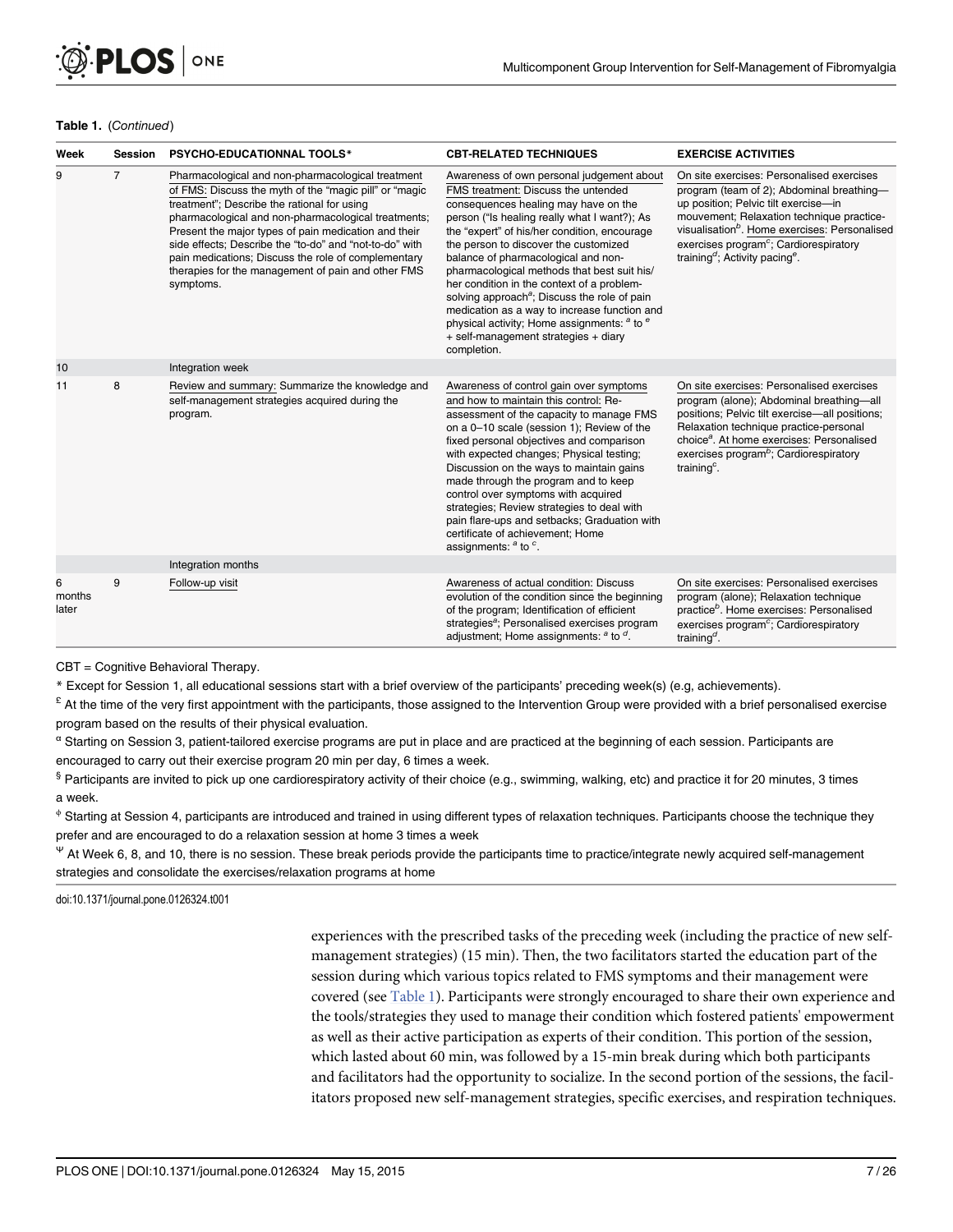<span id="page-7-0"></span>A strong emphasis was placed on the rationale behind the proposed strategies/techniques. Participants were invited to practice them during a 30-min period. Starting on Week 4, the exercise program ended with a relaxation session during which different techniques were taught and practiced (15 min). Finally, participants were prescribed tasks to be done during the following week(s). At any time during the sessions, participants were allowed to move, lie down, or use pillows to alleviate pain, if needed.

In order to ensure uniformity and standardization of the intervention program in both study sites, all health care professionals acting as facilitators attended a one-day structured training session which was held in Rouyn-Noranda (Québec, Canada). The first part of the training was devoted to theory (e.g., rationale behind the intervention, key concepts, procedures to follow during each session, the "to-do" and "not-to-do", etc), and the second part took the form of a practicum with presentations of scenarios, role playing, and video demonstrations. The comprehensive course manual used during the training and given to each facilitator also contained a detailed description of the content of the sessions along with an annotated paper copy of the slides to be used in each session. A second training session was held via videoconference to clarify some issues, answer questions, and review the procedures.

To ensure facilitators' adherence to the intervention protocol, all sessions were recorded and monitored (using back-surface mirror) by a health care professional with experience with the ISF and who participated in the development of PASSAGE Program. Conference calls involving the researchers and study coordinators from each study site were also made on a weekly basis to review the procedure, discuss issues raised during the sessions, and ensure uniformity.

Waitlist (WL) group. Participants randomized to the WL Group were instructed to continue their treatment(s) as usual until they could take part in the PASSAGE Program—i.e., 3 months after the INT Group had completed the program. Changes in pharmacological or nonpharmacological treatments were allowed during this period in the WL Group (usual care).

#### Procedure

**Quantitative study.** Data were collected in both study groups at baseline  $(T_0)$ , after the INT Group completed the 8 sessions of the PASSAGE Program  $(T_1)$ , and 3 months later  $(T_2)$ [\(Fig 2\)](#page-8-0). Patients of the WL Group were then offered the Program and completed follow-up measures at the end of the intervention  $(T_1)$ , and 3 months later  $(T_2)$ , thereby providing efficacy data from another cohort of patients. Additional follow-up measures were also collected in the INT Group at 6 (T<sub>3</sub>) and 12 (T<sub>4</sub>) months after the completion of the PASSAGE Program so longitudinal data ( $T_0$  to  $T_4$ ) were available to assess the long-term benefits of the intervention in this group.

Data were collected at each time point with a self-administered questionnaire which was mailed to the patients along with a stamped return envelope to be mailed back to the research team within the next 7 days. Reminder phone calls were made if the questionnaires were not returned on time. Upon reception, questionnaires were carefully verified, and a research assistant contacted the patients if any information was missing or if their depression scores on the BDI was > 30 and/or they reported suicidal ideas (question 9 of the Beck Depression Inventory) (see Section Protocol and Adjustments).

Qualitative study. In order to document and further capture the patients' experiences, face-to-face open-ended narrative qualitative group interviews were conducted in each study site. Interviews took place 6 to 9 months after completion of the PASSAGE Program, and were conducted by the same interviewer in both sites. The interviewer had an extensive experience in qualitative research interviews and was, until then, unknown to the study participants. Nine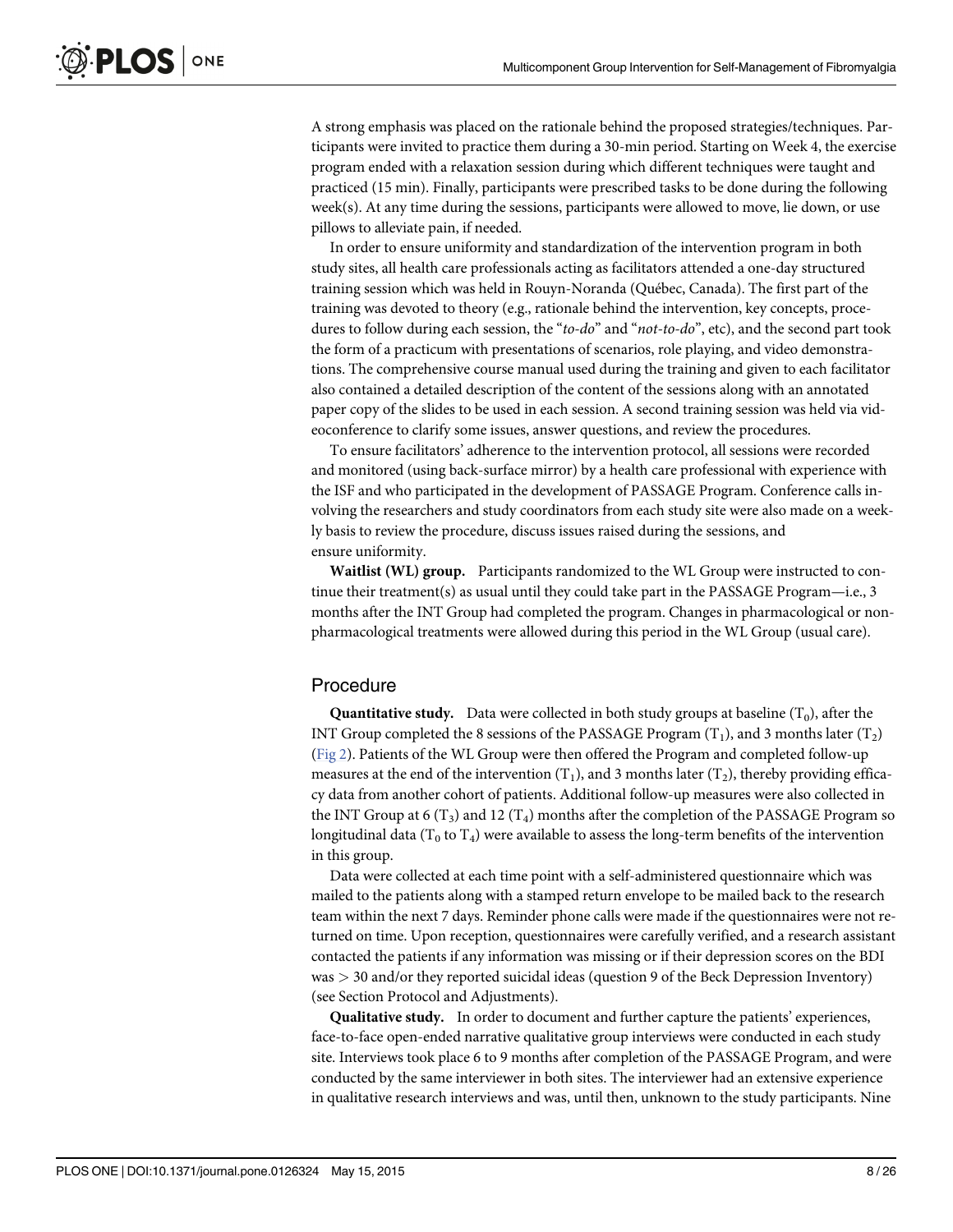<span id="page-8-0"></span>

[Fig 2. T](#page-7-0)imeline of data collection in each study group.

doi:10.1371/journal.pone.0126324.g002

patients from the Sherbrooke site (Québec, Canada) and 7 from the Rouyn-Noranda site (Québec, Canada) volunteered to participate in the group interviews. The same interview guide was used in both study sites and it included open-ended questions aimed at covering three main topics related to the research objectives. Participants were asked to talk about 1) their experiences during the intervention, 2) its impact on their daily life, and 3) their general appraisal of the intervention. The group interviews lasted between 60 and 90 minutes, and were audiotaped, entirely typed-written (verbatim), and annotated with the interviewer's field notes.

#### **Outcomes**

Primary outcome. Pain intensity was the primary outcome and was measured with a standardized numerical rating scale (NRS) where 0 indicated "no pain" and 10 "worst possible pain"  $[21,24]$ . At each time point of the study, patients of both groups were asked to rate the average intensity of their pain as experienced in the past seven days.

Secondary outcomes. The choice of the secondary outcomes was based on the characteristics of the FMS symptomatology, the rational/objectives of the proposed intervention, and the IMMPACT Group recommendations [[20,21](#page-23-0)] as well as the 2012 Canadian Guidelines for the Diagnosis and Management of FMS  $[7,8]$  $[7,8]$ . Two major sets of secondary outcomes, specific and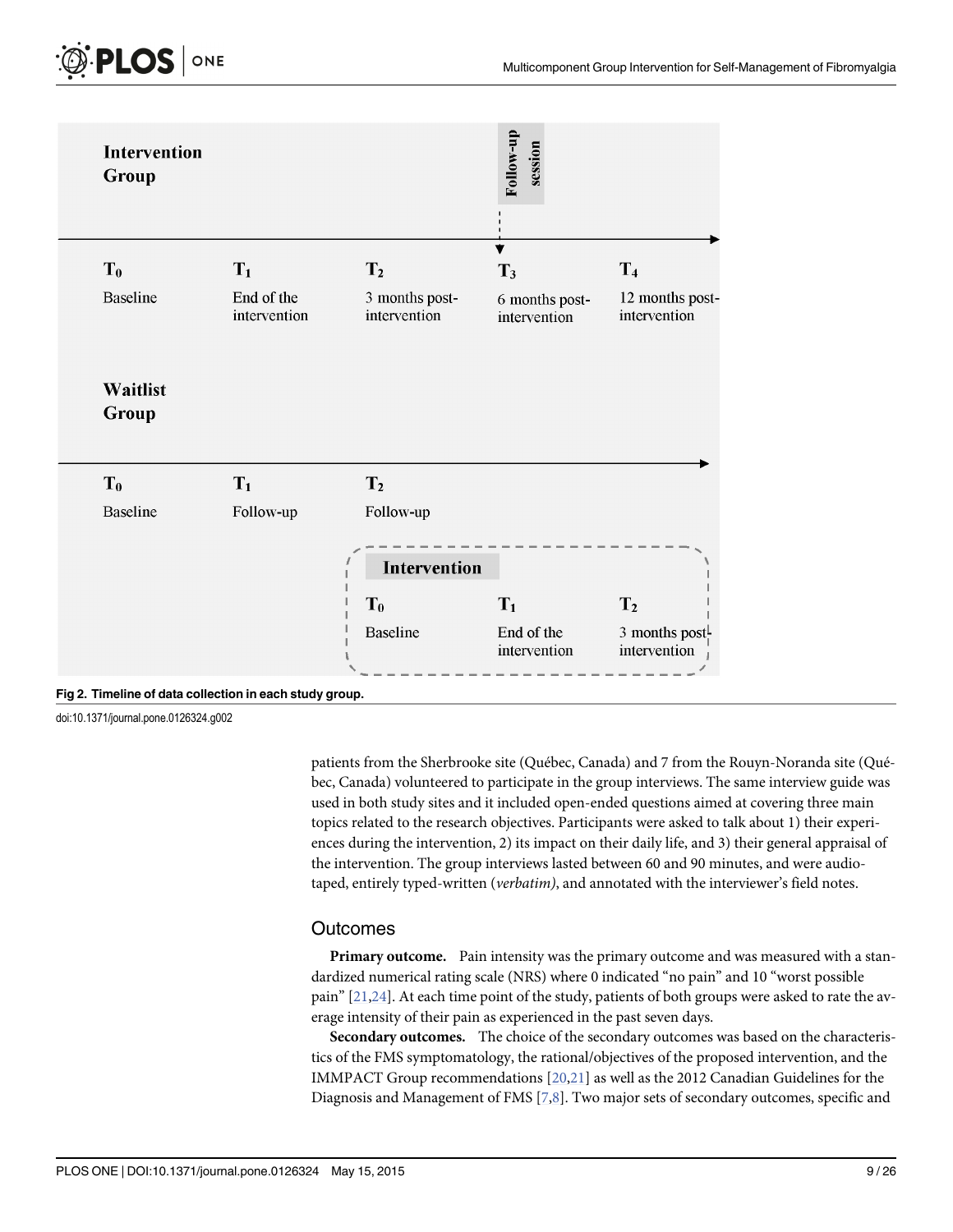<span id="page-9-0"></span>global, were used to assess the effectiveness of the intervention. The selected measurement instruments are well-validated and widely used tools with documented psychometric qualities.

The first set of secondary outcomes measured specific symptoms or dimensions of the patients' condition prior to the beginning of the intervention  $(T_0)$  and at follow-up times—i.e.,  $T_1$ and  $T_2$  in both groups, and  $T_3$  and  $T_4$  in the INT Group only.

Severity of FMS was measured with one of the most widely used tool in this research field, the Fibromyalgia Impact Questionnaire (FIQ) which is a disease-specific instrument designed to evaluate the impact of FMS by providing a multidimensional assessment of the overall severity of FMS [[25,26](#page-23-0)]. The first 11 FIQ items ask about actual capacities regarding domestic activities and are answered to on a 4-point Likert scale ranging from 0 (always) to 3 (never). The last 9 FIQ items assess the presence and severity of various symptoms in the past seven days (pain, physical functioning, fatigue, morning tiredness, stiffness, depression, anxiety, job difficulty and overall well-being) using a numerical scale ranging from 0 (no symptoms) to 10 (major symptoms). The total FIQ score was calculated with a pre-determined algorithm ([www](http://www.myalgia.com/FIQ).  $myalgia.com/FIQ$  $myalgia.com/FIQ$ ) and ranges from 0 to 100, where a higher score indicates a greater impact of FMS.

The extent to which patients' pain interfered with various aspects of their daily living was assessed with the 10 interference items of the Modified Brief Pain Inventory (BPI) [[27,28](#page-23-0)]. These items include general activity, mood, walking ability, normal work, relations with others, sleep, enjoyment of life, personal care, recreational activities, and social activities in the past seven days. Items are rated on a 0 (does not interfere) to 10 (completely interferes) scale. The global BPI interference is derived by averaging the 10 items.

Considering the high frequency of sleep problems in FMS patients and the potential interrelations with pain [[29,30](#page-23-0)], the Chronic Pain Sleep Inventory (CPSI) [\[31\]](#page-23-0) was also administered to all participants to assess the impact of pain on sleep quality during the past 4 weeks. The CPSI is composed of 4 items answered to on a scale ranging from 0 (never) to 10 (always). Items are: 1) trouble falling asleep, 2) needing sleep medication, 3) awakening due to pain in the night, and 4) awakening due to pain in the morning. The fifth item of the CPSI assesses overall quality of sleep using a 0 (very poor) to 10 (excellent) scale. A total Sleep Problem Index Score (SPIS) is calculated by taking the sum of the scores on items 1, 3 and 4. The SPIS can range from 0 to 30 and higher scores indicate greater sleep problems.

The Coping Strategy Questionnaire (CSQ) [[32](#page-23-0),[33](#page-23-0)] was used to assess the type of coping strategies participants employed day-to-day to cope with their pain. The CSQ includes 21 items answered to on a 4-point Likert scale ranging from 1 (never) to 4 (always). Items assess 5 coping strategies: 1) Ignoring pain sensations, 2) Diverting attention, 3) Catastrophizing, 4) Reinterpreting pain sensations, and 5) Praying. A score is obtained for each subscale by summing the scores on each of its items. In addition, patients' tendency to catastrophize while they are in pain, which is known to have a profound impact on the experience of pain (see critical review [\[34](#page-23-0)]), was further investigated in the present study by administering the Pain Catastrophizing Scale (PCS) [[35,36\]](#page-24-0). The PCS contains 13 items rated on a 5-point Likert scale ranging from 0 (not at all) to 4 (always). A total score is calculated by summing the score on each item.

The Beck Depression Inventory (BDI) Version 1  $[37,38]$  was used to assess severity of depressive symptoms in the past seven days. This scale includes 21 items rated on a 4-point ordinal scale and a total score of the BDI (ranging from 0 to 63) can be obtained from the sum of all individual items. Higher scores indicate more severe depressive symptoms.

Health-related QOL was assessed with a generic instrument—the Standard SF-12v2 (4-week recall) [\[39](#page-24-0)]. This questionnaire covers 8 domains (i.e., Physical Functioning, Role-Physical, Bodily Pain, General Health, Vitality, Social Functioning, Role-Emotional, Mental Health) and the scores on each of these domains are summarized into 2 scales, the Physical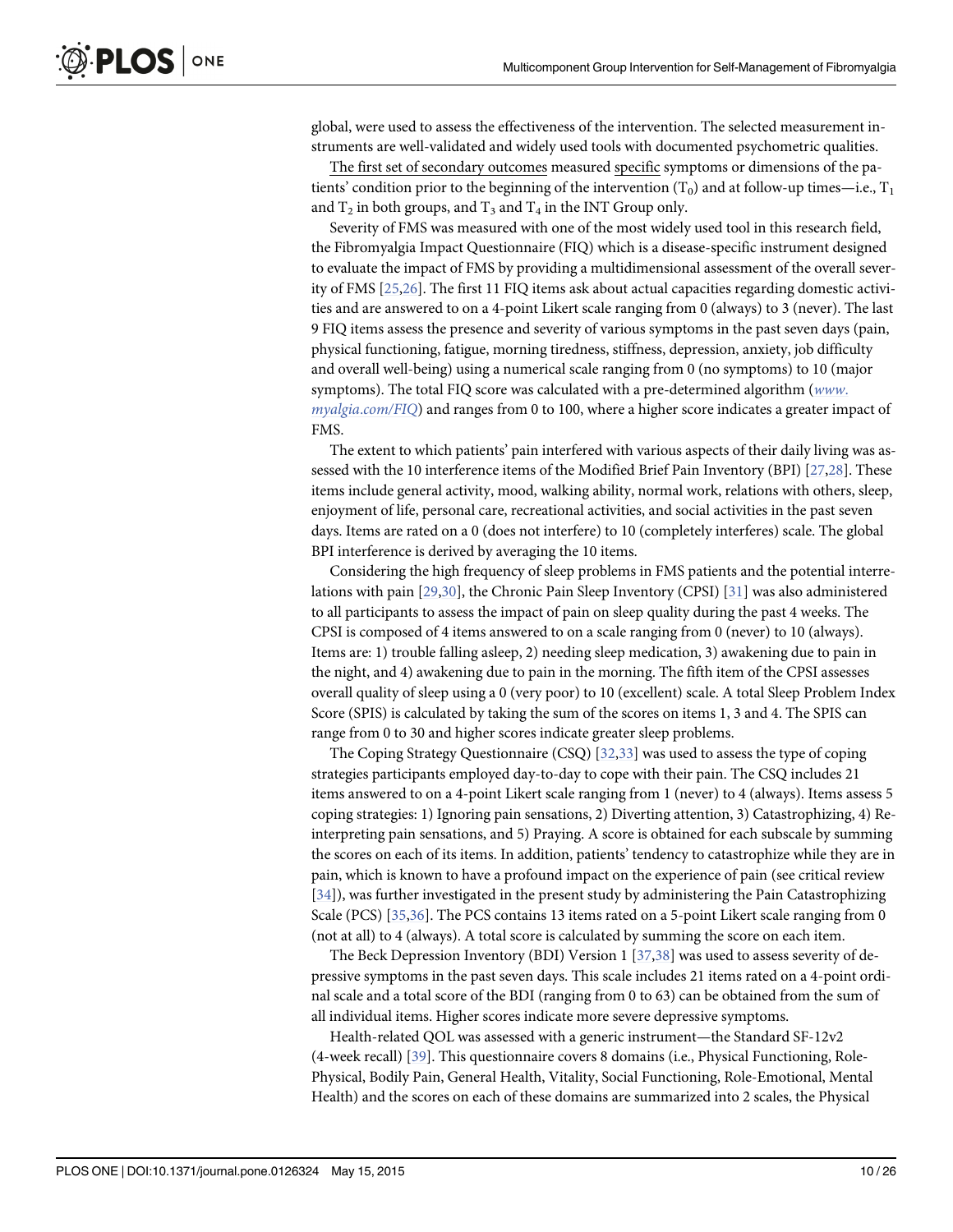<span id="page-10-0"></span>Summary Scale and the Mental Summary scale. Scores on each summary scale were calculated with standard scoring algorithms and normalized using the US general population values  $(mean = 50; SD = 10).$ 

Our second set of secondary outcomes was oriented towards patients' global impression regarding changes in their condition and overall perception regarding their treatment responses in terms of pain relief. These measures were collected in both groups at  $T_1$  and  $T_2$ , and at  $T_3$ and  $T_4$  in the INT Group only.

Participants were asked about their global impression of change in the past 3 months regarding their 1) pain, 2) level of functioning, and 3) QOL, using a modified version of the Patient Global Impression of Change (PGIC) Scale [\[40\]](#page-24-0). The scale ranged from 1 to 7 with "remained unchanged" as the mid-point, and "considerably deteriorated" and "considerably improved" as anchors. PGIC scores in each area were recoded into three categories: 1) Improved (slightly/ greatly/ considerably improved), 2) Stable (remained unchanged), and 3) Deteriorated (considerably/ greatly/ slightly/ deteriorated).

Patients' overall perceptions of their treatment responses in terms of pain relief was assessed on a 0 to 100% Pain Relief Scale where 0% represents no pain relief and 100% represents complete pain relief  $[41][42]$  $[41][42]$  $[41][42]$  $[41][42]$ . Patients were asked to provide their ratings based on the preceding 3 months. Substantial improvement was defined with a cut-off point of pain relief  $\geq$  50% [\[43\]](#page-24-0).

#### Sample Size

The sample size was calculated for the primary outcome (NRS = average pain intensity over the past 7 days; continuous scale ranging from 0–10) based on testing the inequality of two means in a repeated measures design. Previous reviews [\[44](#page-24-0)–[46](#page-24-0)] established that a 2-point reduction on the 0–10 NRS scale constitutes a clinically meaningful difference in pain intensity. Assuming the standard deviation of the NRS of 2.0 units and a study design with 3 repeated measurements having a compound symmetry covariance matrix, the sample size was determined based on the ability to detect, with a power of 80%, a change of 2 units or more in the average pain intensity score between the INT and WL groups at an two-sided alpha level of 0.05. Under these assumptions and conservatively assuming an autocorrelation coefficient (rho) of one, a group sample size of 16 patients, representing a total sample size of 32 patients was required. Given that the study was carried out in two sites and that each site was expected to have two groups, the sample size was doubled, and 64 patients in total were targeted (32 per study site). This strategy did not only increase our statistical power but also prevented reduced power because of patient loss to follow-up. Sample size estimation was performed using PASS 2008 and all statistical analyses were performed using SAS Version 9.2 (SAS Institute, NC, USA). The investigator in charge of the statistical analyses (A.L.) was blinded to group assignment.

#### Quantitative Data Analysis

Comparisons of the baseline  $(T_0)$  sociodemographic and pain characteristics between the INT and WL Groups were carried out with parametric and non-parametric tests depending on the type of variables and their distributions (i.e., t-test, Wilcoxon rank-sum test, Chi-square test, Fisher's exact test). To detect if significant differences in continuous outcomes over time  $(T_0,$  $T_1$ , and  $T_2$ ) were due to the intervention (*Group* x *Time* interaction effect), linear mixed models for repeated measures were used: 1) unadjusted model, 2) gender and study site adjusted model, and 3) fully adjusted model (study site, gender, living arrangements, work status, pain duration and use of pain medication). When interaction effects were detected, post hoc pairwise comparisons using t-tests or Wilcoxon rank-sum tests were carried out with a Bonferroni correction. Effect sizes are presented as raw group differences (mean differences) and their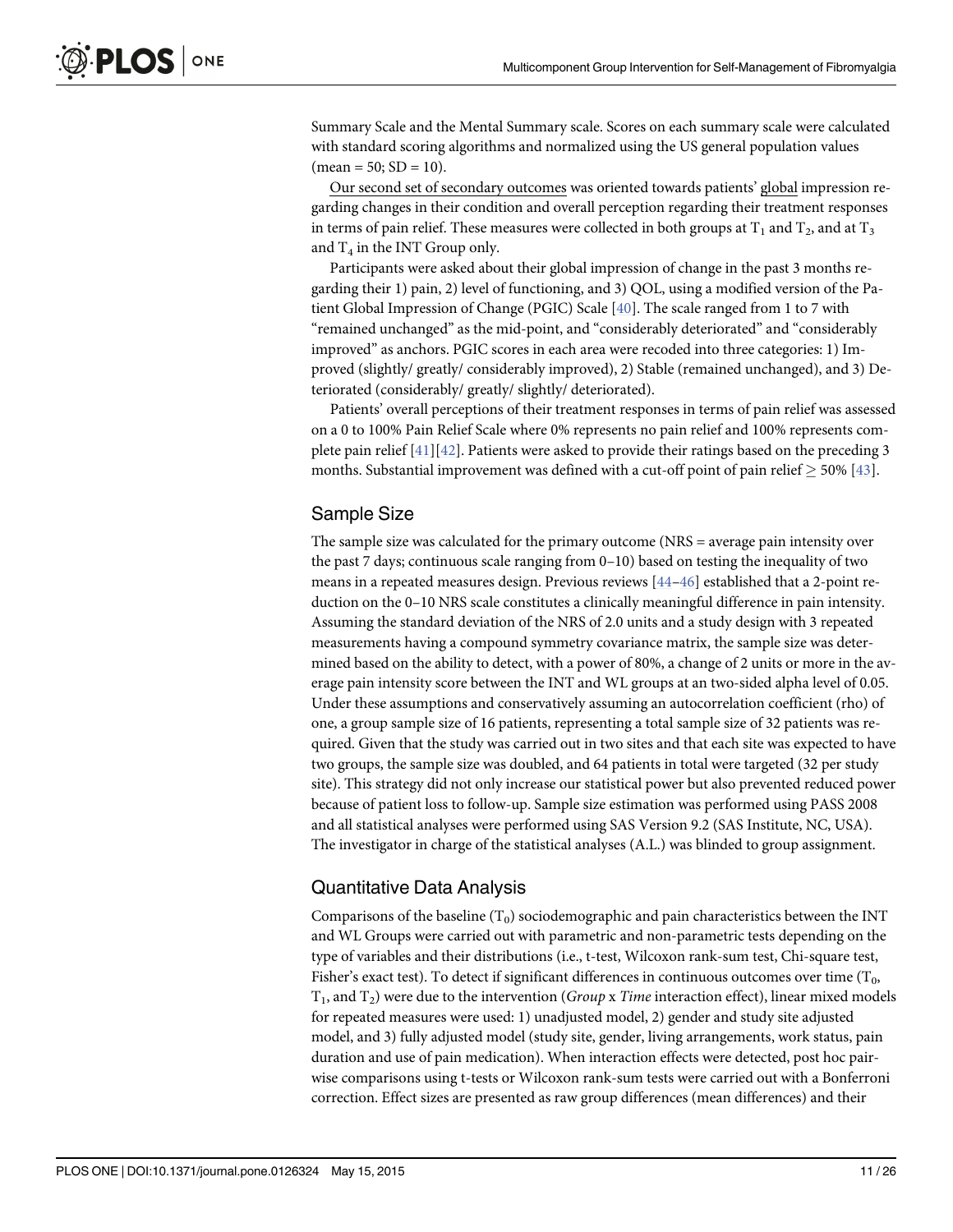<span id="page-11-0"></span>95% confidence intervals (95% CI). A negative effect size value indicates that the intervention was superior to the control group on negatively oriented outcome measures (i.e. pain intensity NRS, FIQ score, BPI interference score, CPSI sleep problem index score, catastrophizing CSQ score, PCS score, BDI score). A positive value indicates the intervention was superior to the control group on positively oriented outcome measures (i.e. CPSI overall sleep quality score, other CSQ subscales scores, SF-12v2 health-related QOL scores).

Categorical outcomes such as the PGIC (proportion of patients reporting improvement) and pain relief (proportion of patients reporting  $\geq$  50% of pain relief) in the past 3 months were compared between the two study groups at the end of the intervention  $(T_1)$  and 3 months post-intervention  $(T_2)$  using Chi-square tests and Fisher exact tests where appropriate. Effect sizes were computed as odds ratios (OR) and their 95% CI.

As previously mentioned, additional data were collected from the WL Group at the end of the trial once they had the opportunity to participate in the PASSAGE Program. These data were used to conduct sensitivity analyses to see if the pattern of results observed on the global outcome measures at  $T_1$  and  $T_2$  were similar to the one observed in the INT Group.

With the 12 months follow-up data from the INT Group, additional analyses were carried out to assess the effect of the treatment over a longer period of time. One-way ANOVAs with repeated measures on one factor (within-subjects time effect between  $T_0$ ,  $T_1$ ,  $T_2$ ,  $T_3$  and  $T_4$ ) were conducted. When significant differences were detected, post hoc comparisons were carried out using t-tests or Wilcoxon signed rank sum test. Raw effect sizes between  $T_0$  and  $T_4$ measures are presented as mean differences and their respective 95% CI.

#### Qualitative Data Analysis

A thematic analysis of the qualitative data was conducted using the methodology proposed by Mucchielli [[47](#page-24-0)]. All verbatim were reviewed line by line, summarized in words, and transformed into codes. MS Excel software was used to create a coding tree, and codes were combined to identify emerging themes which were then classified into main themes and associated themes. The analysis was done independently by two investigators (P.B., R.C-H) who then compared and reviewed their results until a consensus was reached.

#### **Results**

#### Participants' Recruitment

As shown in [Fig 1,](#page-3-0) 24 subjects were excluded throughout the study selection process, leaving a total of 58 eligible patients who were randomly assigned to the INT Group ( $n = 29$ ) and the WL Group (n = 29). Fifteen patients (31.0% in the INT Group (9/29) vs. 20.7% (6/29) in the WL Group) did not complete the 3-month trial: two out of fifty-eight were excluded from the program because of non compliance and the others withdrew either because they: 1) were no more able to attend the sessions due to a scheduling conflict  $(n = 3/58)$ , 2) developed a medical disorder unrelated to FMS ( $n = 3/58$ ), 3) went through an episode of psychological instability  $(n = 2/58)$ , or 4) for personal reasons  $(n = 1/58)$ . Four out of fifty-eight participants failed to return their study questionnaires by mail at one time or another, and did not provided complete longitudinal data. Consequently, a total of 43 patients completed the  $T_2$  measures: 20/43 received the intervention and 23/43 were on the waitlist. As mentioned earlier, this last group received the intervention at the end of the trial and were assessed up to 3 months postintervention (17/23 patients completed follow-up).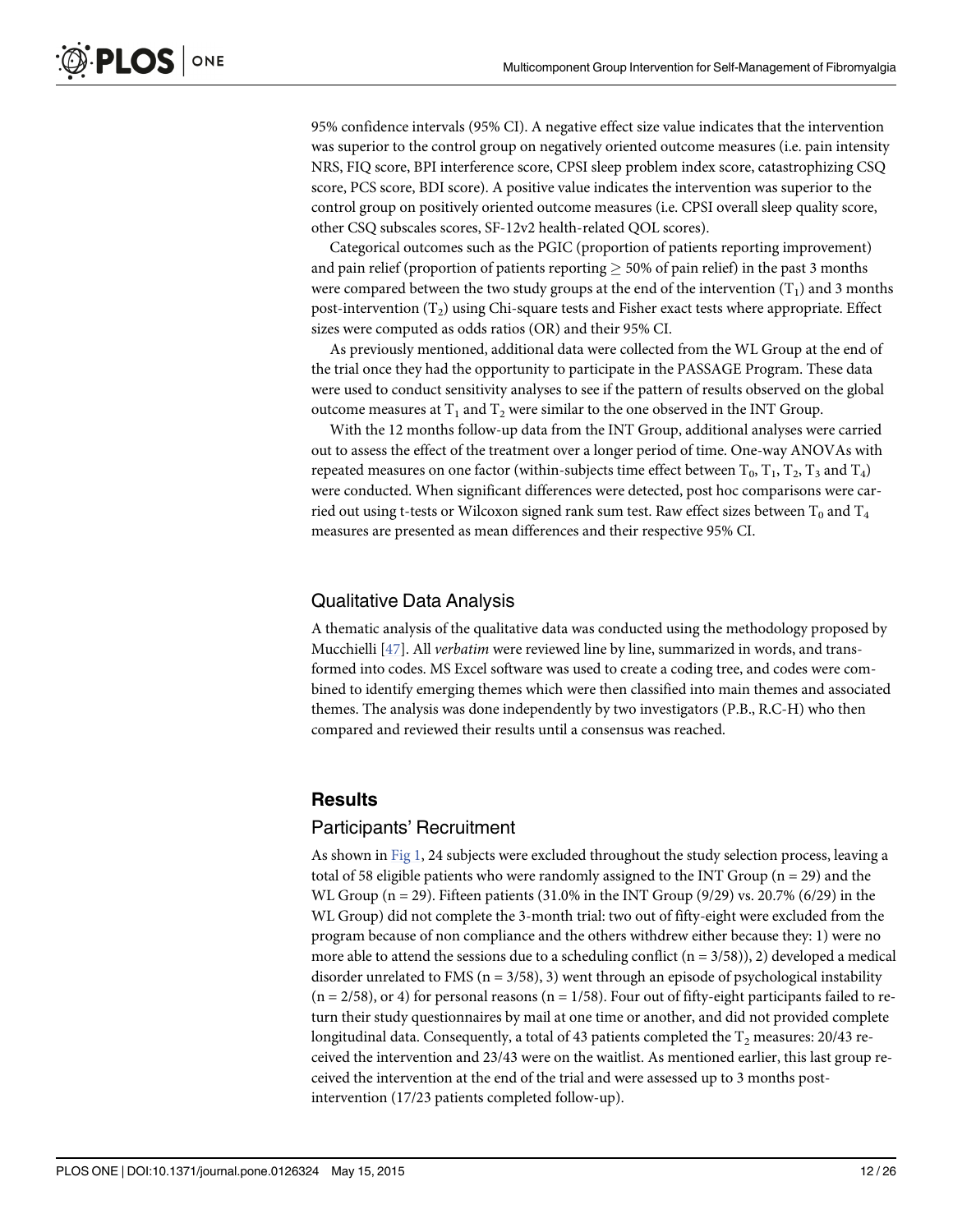#### <span id="page-12-0"></span>Table 2. Characteristics of the participants who completed the baseline evaluation.

|                                                    |                | INT Group ( $n = 28$ ) | WL Group ( $n = 28$ ) |            |  |  |  |  |  |  |  |
|----------------------------------------------------|----------------|------------------------|-----------------------|------------|--|--|--|--|--|--|--|
| Sociodemographics                                  |                |                        |                       |            |  |  |  |  |  |  |  |
| Age                                                | 49.98          | (9.23)                 | 46.74                 | (11.42)    |  |  |  |  |  |  |  |
| Sex (Females)                                      | 26             | (92.9%)                | 26                    | (92.9%)    |  |  |  |  |  |  |  |
| Ethnicity (Caucasians)                             | 28             | $(100\%)$              | 27                    | $(96.4\%)$ |  |  |  |  |  |  |  |
| <b>Education level</b>                             |                |                        |                       |            |  |  |  |  |  |  |  |
| Collegial/University not completed                 | 10             | (35.7%)                | 13                    | $(46.4\%)$ |  |  |  |  |  |  |  |
| University completed                               | 18             | (64.3%)                | 15                    | (53.5%)    |  |  |  |  |  |  |  |
| Living arrangement                                 |                |                        |                       |            |  |  |  |  |  |  |  |
| Living alone                                       | 5              | (17.9%)                | 6                     | (21.4%)    |  |  |  |  |  |  |  |
| With spouse/partner                                | 22             | (78.6%)                | 19                    | (67.9%)    |  |  |  |  |  |  |  |
| Other living arrangements *                        | 1              | $(3.6\%)$              | 3                     | (10.7%)    |  |  |  |  |  |  |  |
| Work status                                        |                |                        |                       |            |  |  |  |  |  |  |  |
| Full-time job                                      | 6              | (21.4%)                | 5                     | (17.9%)    |  |  |  |  |  |  |  |
| Part-time job                                      | 6              | $(21.4\%)$             | 8                     | (28.6%)    |  |  |  |  |  |  |  |
| Medical disability                                 | $\overline{7}$ | $(25.0\%)$             | 12                    | (42.9%)    |  |  |  |  |  |  |  |
| Not working t                                      | 9              | $(32.1\%)$             | 3                     | (10.7%)    |  |  |  |  |  |  |  |
| Household income (cDN\$/year)                      |                |                        |                       |            |  |  |  |  |  |  |  |
| Less than 20000\$                                  | 6              | (22.2%)                | 5                     | (17.9%)    |  |  |  |  |  |  |  |
| Between 20000 and 49999\$                          | 11             | (40.7%                 | 10                    | (35.7%)    |  |  |  |  |  |  |  |
| Between 50000 and 79999\$                          | 8              | (29.6%)                | 10                    | (35.7%)    |  |  |  |  |  |  |  |
| 80000\$ and over                                   | $\overline{c}$ | $(7.4\%)$              | 3                     | (10.7%)    |  |  |  |  |  |  |  |
| <b>Pain characteristics</b>                        |                |                        |                       |            |  |  |  |  |  |  |  |
| Pain duration (yr)                                 | 15.66          | (11.12)                | 11.94                 | (8.23)     |  |  |  |  |  |  |  |
| Average pain intensity in the past 7 days (NRS)    | 6.57           | (2.03)                 | 6.39                  | (1.83)     |  |  |  |  |  |  |  |
| Use of pain-related medications & natural products |                |                        |                       |            |  |  |  |  |  |  |  |
| Use of OTC pain-related medication                 | 20             | $(71.4\%)$             | 24                    | (85.7%)    |  |  |  |  |  |  |  |
| Use of prescribed pain medication                  | 22             | (78.6%)                | 28                    | $(100\%)$  |  |  |  |  |  |  |  |
| Use of pain-related natural products               | 15             | (53.6%)                | 17                    | (60.7%)    |  |  |  |  |  |  |  |

Data are presented as mean ± standard deviation values, or number of patients and percentage.

INT Group: Intervention Group

WL Group: Waitlist Group

NRS = Numerical rating scale

OTC = Over-the-counter

\*Living with children ( $n = 1$ ), parents ( $n = 3$ ), or brothers/sisters ( $n = 1$ )

† Retired, students, volunteer work

doi:10.1371/journal.pone.0126324.t002

# Participants' Characteristics

Socio-demographic and pain characteristics of the randomly assigned participants are presented in Table 2. Their mean age was  $49.98 \pm 9.23$  years and  $46.74 \pm 11.42$  years in the INT and WL Groups, respectively. As expected  $[4,6]$  $[4,6]$  $[4,6]$ , there was a greater proportion of women in both study groups (> 92%, 26/28 in the INT Group and 26/28 in WL Group). More than half of the subjects (18/28 in the INT Group and 15/28 in the WL Group) had completed a university education level. The mean duration of pain was  $> 10$  years in both groups (INT Group: 15.66 ± 11.12 years, WL Group: 11.94 ± 8.23 years) and the pain intensity levels on the NRS (average pain in the past 7 days) were comparable (INT Group:  $6.57 \pm 2.03$ , WL Group: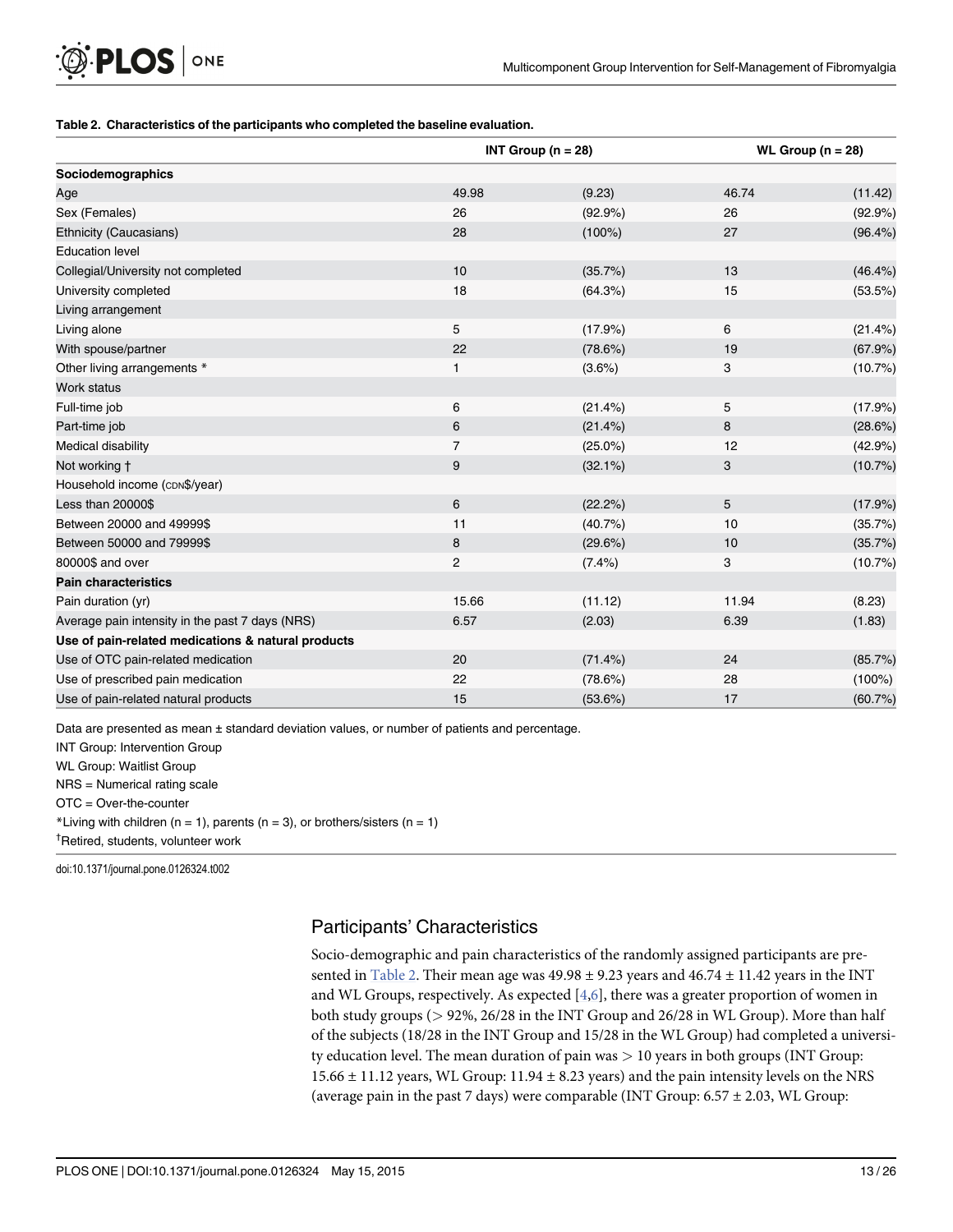<span id="page-13-0"></span> $6.39 \pm 1.83$ ). The only statistically significant difference between the groups was the proportion of patients who were using prescribed pain medication; this proportion was lower in the INT Group (78.57%, 22/28) than it was in the WL Group (100%, 28/28).

#### Efficacy of the PASSAGE Program up to 3 Months Post-Intervention

**Primary outcome.** As shown in  $Table 3$ , average pain intensity scores were comparable between the two study groups from baseline up to 3 months post-intervention. No significant Group x Time interaction was found ( $P > .05$ ). Effect sizes of -0.13 (95% CI: -1.37 to 1.11) and -0.55 (95% CI: -1.82 to 0.72) were found between study groups at T1 and T2 respectively.

**Specific secondary outcomes.** [Table 3](#page-14-0) shows the variations in the mean scores ( $\pm$  SD), effect sizes and their 95% CI on the continuous secondary outcome (specific outcome measures) obtained in the INT and WL Groups at  $T_0$ ,  $T_1$ , and  $T_2$ . The mixed models results revealed no significant interaction between time and group assignment on the majority of these outcome measures. In other words, when compared with the WL Group, patients in the INT Group did not show more or less improvements over time with regard to the severity of their FMS condition (Fibromyalgia Impact Questionnaire), the extent to which their pain interfered with their daily living, the quality of their sleep, the type of strategies they used to cope with their pain, their tendency to catastrophize in the face of pain, the physical component of their health-related QOL (Physical Summary Scale of the SF-12v2), and their psychological well-being (Depression BDI Scores, Mental Summary Scale of the SF-12v2). The only Time x Group interaction effect that reached statistical significance was on the Ignoring Pain Sensations Subscale  $(P = 0.010)$  of the Coping Strategy Questionnaire. Although these results were suggestive of positive impact of the intervention on this measure, the results of the post-hoc analyses were not statistically significant after application of the Bonferronni correction.

Global secondary outcomes. A different pattern of results emerged in the second set of secondary outcomes—i.e., measures of patients' global impression of change (PGIC) regarding changes in their condition and overall perceived pain relief. Comparisons of the PGIC ratings revealed statistically significant differences between the two study groups at  $T_1$  (end of intervention). Specifically, the likelihoods of reporting overall improvement in pain (OR: 30.67; 95% CI: 5.48 to 171.73;  $P < .0001$ ), level of functioning (OR: 8.80; 95% CI: 2.02 to 38.25;  $P =$ .002), and QOL (OR: 13.60; 95% CI: 3.36 to 55.04; P < .0001) were higher in the INT Group than in the WL one. As shown in [Fig 3](#page-16-0), 72.7% (16/22), 54.6% (12/22), and 77.3% (17/22) of the patients of the INT Group reported improvements on these indicators between  $T_0$  and  $T_1$  compared with 8.0% (2/25), 12.0% (3/25) and 20.0% (5/25) in the WL Group. Furthermore, patients in the INT Group continued to perceive significant improvements in the 3 months following the intervention (i.e., between  $T_1$  and  $T_2$ ). When compared to the patients of the WL group, those of the INT Group were significantly more likely to report improvement in pain (OR: 10.83; 95% CI: 2.42 to 48.52; P = .0008), level of functioning (OR: 5.00; 95% CI: 1.13 to 22.18;  $P = .0266$ ), and QOL (OR: 6.46; 95% CI: 1.184 to 35.26;  $P = .0201$ ). As for these three outcomes respectively, 61.9% (13/21), 42.9% (9/21), and 38.1% (8/21) of the patients in the INT Group continued to perceive improvements compared with 13.0% (3/23), 13.0% (3/23) and 8.7% (2/23) in the WL Group ( $Fig 4$ ) (one subject in the INT Group returned the questionnaire at  $T_2$  but not at  $T_1$ ). As previously mentioned, additional PGIC ratings were collected in the WL Group (17/23) at the end of the trial once they also completed the PASSAGE Program. Close to 60% of them reported improvements in their pain (58.8%; 10/17), functioning (58.8%; 10/17), and QOL (58.8%; 10/17) between  $T_0$  and  $T_1$ , while the percentage of those who continued to improve on these indicators 3 months following the intervention was 35.29% (6/17), 23.53% (4/17), and 29.41% (5/17) respectively.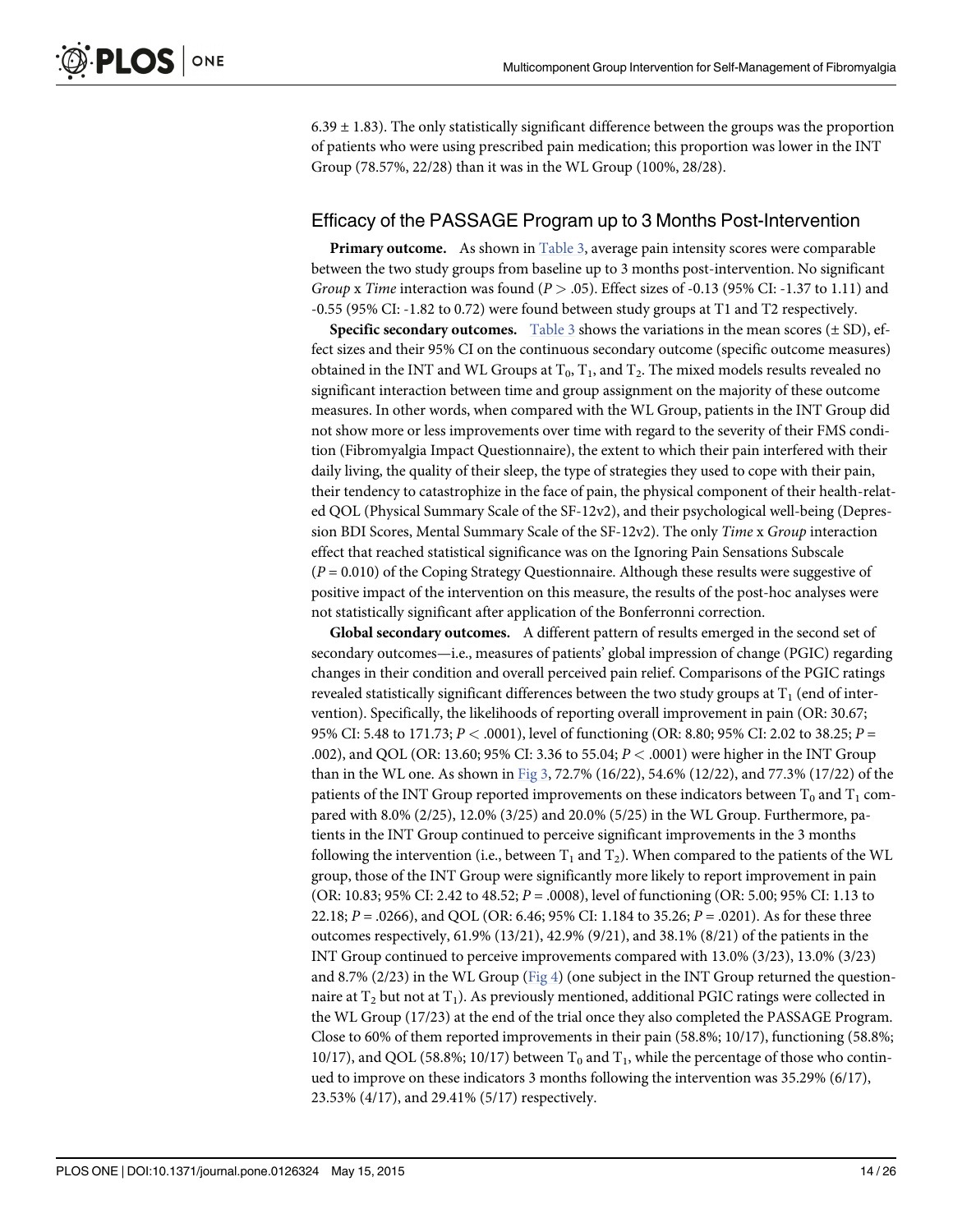<span id="page-14-0"></span>[Table 3.](#page-13-0) Magnitude and significance of the improvements in the intervention (INT, n = 28) and the waitlist (WL, n = 29) groups up to three months post-intervention.

|                                                             | Baseline $(T_0)$ |               |                 |                | End of the intervention $(T_1)$ |               |                 |                |                                 | 3 months post-intervention $(T_2)$ |               |                 |                |                                 | Repeated<br>measures<br>analyses                   |
|-------------------------------------------------------------|------------------|---------------|-----------------|----------------|---------------------------------|---------------|-----------------|----------------|---------------------------------|------------------------------------|---------------|-----------------|----------------|---------------------------------|----------------------------------------------------|
| Study<br>outcomes*                                          | <b>INT Group</b> |               | <b>WL Group</b> |                | <b>INT Group</b>                |               | <b>WL Group</b> |                | Effect<br>sizeand<br>95% CI     | <b>INT Group</b>                   |               | <b>WL Group</b> |                | Effect<br>size<br>and<br>95% CI | p-values**<br>Group <b>x</b><br><b>Time effect</b> |
| <b>PRIMARY OUTCOME</b>                                      |                  |               |                 |                |                                 |               |                 |                |                                 |                                    |               |                 |                |                                 |                                                    |
| Pain intensity                                              |                  |               |                 |                |                                 |               |                 |                |                                 |                                    |               |                 |                |                                 |                                                    |
| Pain on the<br>average in the<br>past 7 days<br>(NRS: 0-10) | 6.57             | 土<br>2.03     | 6.39            | 土<br>1.83      | 5.95                            | 土<br>2.06     | 6.08            | 土<br>2.14      | $-0.13$<br>$(-1.37 -$<br>1.11)  | 5.36                               | ±<br>1.74     | 5.91            | Ŧ<br>2.29      | $-0.55$<br>$(-1.82 -$<br>0.72)  | 0.669,<br>0.701,<br>0.778                          |
| <b>SECONDARY</b><br><b>OUTCOMES</b>                         |                  |               |                 |                |                                 |               |                 |                |                                 |                                    |               |                 |                |                                 |                                                    |
| <b>Severity of FMS</b>                                      |                  |               |                 |                |                                 |               |                 |                |                                 |                                    |               |                 |                |                                 |                                                    |
| Total FIQ score<br>$(0 - 100)$                              | 64.68            | ±<br>16.80    | 62.43           | Ŧ<br>18.90     | 55.11                           | Ŧ<br>16.22    | 56.68           | 土<br>20.66     | $-1.57$<br>$(-12.59 -$<br>9.45) | 51.49                              | 土<br>16.27    | 55.18           | 土<br>20.44     | $-3.69$<br>$(-15.19 -$<br>7.18) | 0.465,<br>0.537,<br>0.665                          |
| Pain<br>interference                                        |                  |               |                 |                |                                 |               |                 |                |                                 |                                    |               |                 |                |                                 |                                                    |
| <b>BPI</b> interference<br>mean score (0-<br>10)            | 5.09             | Ŧ<br>2.38     | 5.36            | $\pm$<br>2.40  | 4.63                            | $\pm$<br>2.15 | 4.99            | 土<br>2.32      | $-0.36$<br>$(-1.68 -$<br>0.96)  | 4.08                               | 土<br>2.14     | 4.72            | ±<br>2.24      | -0.64<br>$(-1.99 -$<br>0.71)    | 0.954,<br>0.958,<br>0.988                          |
| <b>Sleep quality</b>                                        |                  |               |                 |                |                                 |               |                 |                |                                 |                                    |               |                 |                |                                 |                                                    |
| CPSI-Overall<br>sleep quality item<br>$(0 - 10)$            | 2.75             | $\pm$<br>1.82 | 2.89            | Ŧ<br>2.59      | 4.09                            | ±<br>2.04     | 3.72            | 土<br>2.30      | 0.37<br>$(-0.92 -$<br>1.66)     | 4.33                               | ±<br>2.18     | 3.57            | ±<br>2.37      | 0.76<br>$(-0.65 -$<br>2.17)     | 0.512,<br>0.578,<br>0.691                          |
| CPSI-Sleep<br>Problem Index<br>score (0–30)                 | 18.00            | ±<br>8.49     | 18.89           | Ŧ<br>7.91      | 12.50                           | Ŧ<br>7.41     | 15.12           | 土<br>7.72      | $-2.62$<br>$(-7.08 -$<br>1.84)  | 14.19                              | ±<br>8.60     | 16.65           | ±<br>8.00      | $-2.46$<br>$(-7.57 -$<br>2.65)  | 0.711,<br>0.732,<br>0.877                          |
| <b>Coping Strategy</b><br>Questionnaire                     |                  |               |                 |                |                                 |               |                 |                |                                 |                                    |               |                 |                |                                 |                                                    |
| Ignoring Pain<br>Sensations<br>Subscale (0-15)              | 7.14             | 土<br>3.14     | 5.93            | Ŧ<br>2.61      | 6.41                            | $\pm$<br>2.28 | 6.52            | 土<br>2.60      | $-0.11$<br>$(-1.56 -$<br>1.34)  | 8.10                               | Ŧ<br>3.13     | 6.00            | ±<br>2.65      | 2.10<br>$(0.32 -$<br>3.88)      | 0.010,<br>0.014,<br>0.052                          |
| Diverting<br>Attention<br>Subscale (0-15)                   | 7.39             | Ŧ<br>3.82     | 7.96            | 土<br>2.59      | 7.77                            | 土<br>2.65     | 8.36            | 土<br>2.06      | $-0.59$<br>$(-1.98 -$<br>0.80)  | 7.71                               | Ŧ<br>3.21     | 7.09            | $\pm$<br>2.37  | 0.62<br>$(-1.10 -$<br>2.34)     | 0.121,<br>0.118,<br>0.219                          |
| Catastrophizing<br>Subscale (0-12)                          | 4.50             | Ŧ<br>3.00     | 4.93            | 土<br>$3.05$    | 3.86                            | 土<br>2.61     | 3.64            | 土<br>3.13      | 0.22<br>$(-1.49 -$<br>1.93)     | 3.38                               | Ŧ<br>2.91     | 4.13            | Ŧ<br>2.88      | -0.75<br>$(-2.54 -$<br>1.04)    | 0.496,<br>0.532,<br>0.724                          |
| Reinterpreting<br><b>Pain Sensations</b><br>Subscale (0-12) | 3.39 $\pm$       | 3.06          | $2.68 \pm$      | 2.26           | 3.36 $\pm$                      | 3.49          | 2.76            | $\pm$<br>2.17  | 0.60<br>$(-1.09 -$<br>2.29)     | 4.10 $\pm$                         | 3.75          | $2.70 \pm$      | 2.85           | 1.40<br>$(-0.64 -$<br>3.44)     | 0.961,<br>0.972,<br>0.969                          |
| Praying<br>Subscale (0-9)                                   | 2.11             | $\pm$<br>2.04 | 3.11            | $\pm$<br>2.67  | 2.09                            | $\pm$<br>2.27 | 2.92            | $\pm$<br>2.78  | $-0.83$<br>$(-2.33 -$<br>0.67)  | 2.05                               | $\pm$<br>2.42 | 2.78            | $\pm$<br>2.98  | $-0.73$<br>$(-2.42 -$<br>0.96)  | 0.789,<br>0.785,<br>0.820                          |
| Pain<br>catastrophizing                                     |                  |               |                 |                |                                 |               |                 |                |                                 |                                    |               |                 |                |                                 |                                                    |
| <b>Total PCS score</b><br>$(0 - 52)$                        | $23.54 +$        | 11.10         | 22.04           | $\pm$<br>11.98 | 17.86                           | $\pm$<br>9.83 | 18.88           | $\pm$<br>12.75 | $-1.02$<br>$(-7.78 -$<br>5.74)  | 15.62 $\pm$                        | 13.43         | 20.00           | $\pm$<br>11.23 | $-4.38$<br>$(-11.97 -$<br>3.21) | 0.193,<br>0.234,<br>0.364                          |
| <b>Depression</b><br>levels                                 |                  |               |                 |                |                                 |               |                 |                |                                 |                                    |               |                 |                |                                 |                                                    |

(Continued)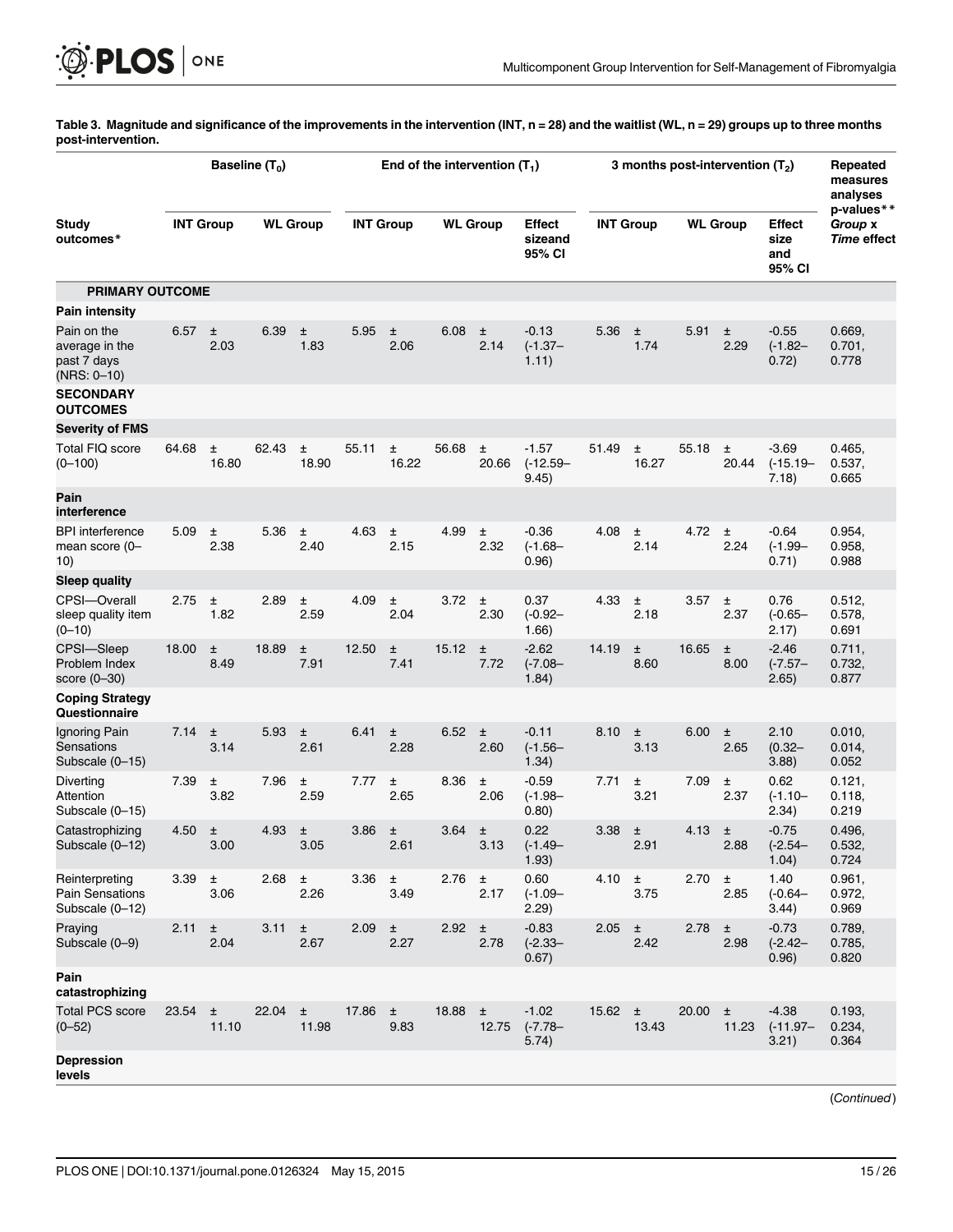#### <span id="page-15-0"></span>Table 3. (Continued)

|                                                                   |                  |               | Baseline $(T_0)$ |               | End of the intervention $(T_1)$ |               |                 |                |                                    |                  | 3 months post-intervention $(T2)$ |                 |                |                                        |                                      |
|-------------------------------------------------------------------|------------------|---------------|------------------|---------------|---------------------------------|---------------|-----------------|----------------|------------------------------------|------------------|-----------------------------------|-----------------|----------------|----------------------------------------|--------------------------------------|
| Study<br>outcomes*                                                | <b>INT Group</b> |               | <b>WL Group</b>  |               | <b>INT Group</b>                |               | <b>WL Group</b> |                | <b>Effect</b><br>sizeand<br>95% CI | <b>INT Group</b> |                                   | <b>WL Group</b> |                | <b>Effect</b><br>size<br>and<br>95% CI | p-values**<br>Group x<br>Time effect |
| <b>BDI</b> total score<br>$(0 - 63)$                              | 19.54            | $\pm$<br>9.39 | 18.61            | $\pm$<br>9.37 | 16.91                           | $\pm$<br>7.84 | 16.56           | $\pm$<br>10.39 | 0.35<br>$(-5.12 -$<br>5.82)        | 16.05            | $\pm$<br>7.73                     | 16.78           | $\pm$<br>10.00 | $-0.73$<br>$(-6.30 -$<br>4.84)         | 0.870,<br>0.868,<br>0.857            |
| <b>Health-related</b><br>quality of life                          |                  |               |                  |               |                                 |               |                 |                |                                    |                  |                                   |                 |                |                                        |                                      |
| Physical<br><b>Summary Scale</b><br>of the SF-12v2<br>$(0 - 100)$ | 31.21            | $\pm$<br>8.95 | 29.59            | ±.<br>10.46   | 30.55                           | $\pm$<br>8.17 | 29.41           | $\pm$<br>11.08 | 1.14<br>$(-4.65 -$<br>6.93)        | 30.49            | $\ddot{}$<br>7.90                 | 28.65           | $\pm$<br>9.09  | 1.84<br>$(-3.44 -$<br>7.12)            | 0.962,<br>0.950,<br>0.930            |
| <b>Mental Summary</b><br>Scale of the SF-<br>12v2 (0-100)         | 40.58            | Ŧ.<br>11.39   | 40.94            | ±.<br>9.00    | 40.74                           | $\pm$<br>8.42 | 39.07           | ±.<br>11.28    | 1.67<br>(-4.25–<br>7.59)           | 40.75            | Ŧ<br>10.49                        | 37.59           | Ŧ<br>9.76      | 3.16<br>$(-3.08 -$<br>9.40)            | 0.444,<br>0.450,<br>0.505            |

\* Data are presented as mean ± standard deviation values.

\*\* P-values are presented for the Group x Time effect and show whether the mean scores across time depended or not upon the intervention. The first line presents unadjusted mixed model p-values while the second line are the p-values for gender and study site adjusted model and the fully adjusted model (study site, gender, living arrangements, work status, pain duration and use of pain medication). All models are Kenward-Roger adjusted. BPI = Brief Pain Inventory; higher scores indicate more pain interference with various aspects of daily living; BDI = Beck Depression Inventory; higher scores indicate more severe depressive symptoms; CPSI = Chronic Pain Sleep Inventory; Overall Sleep Quality item: higher scores indicate better sleep quality; Sleep Problem Index score: higher scores indicate greater problems; CSQ = Coping Strategy Questionnaire: higher scores on ignoring pain sensations, diverting attention, reinterpreting pain sensations, and praying subscales indicate greater use of the coping strategy; higher scores on the catastrophizing subscale indicate a greater tendency to catastrophize; FIQ = Fibromyalgia Impact Questionnaire: higher scores indicate greater FMS severity; PCS = Pain Catastrophizing Scale: higher scores indicate a greater tendency to catastrophize in the face of pain; SF-12v2 = 12-Item Short Form Health Survey version 2: higher scores indicate better health-related quality of life.

doi:10.1371/journal.pone.0126324.t003

Significant group differences were also found in the measure of patients' overall perceptions of pain relief. The proportion of patients reporting  $> 50\%$  pain relief between T<sub>0</sub> and T<sub>1</sub> was significantly higher in the INT Group (36.4%; 8/22) than in the WL Group (12.0%; 3/25) (OR: 4.19; 95% CI: 0.95 to 18.53;  $P = .049$ ). Three months later (T<sub>2</sub>), one third (33.3%; 7/21) of the patients in the INT Group reported  $>$  50% pain relief compared to only 4.3% (1/23) in the WL Group (OR: 11.00; 95% CI: 1.22 to 99.25;  $P = .013$ ). Once the WL Group completed the PAS-SAGE Program, 23.5% (4/17) of them reported  $\geq$  50% pain relief, and this percentage remained the same 3 months later.

# Efficacy of the PASSAGE Program up to 12 Months Post-Intervention

A total of 18 patients (64.5%) assigned to the INT Group completed additional follow- up measures 6  $(T_3)$  and 12 months  $(T_4)$  after the completion of the PASSAGE Program. One-way ANOVAs with repeated measures on one factor (time) revealed statistically significant mean differences across the different follow-up times ( $T_0$  to  $T_4$ ) regarding the NRS measure of average pain intensity in the past 7 days ( $P = .0263$ ), the Fibromyalgia Impact Questionnaire ( $P =$ .0041), the Reinterpreting Pain Sensations subscale of the Coping Strategy Questionnaire ( $P =$ .0071), and the Pain Catastrophizing Scale ( $P = .0007$ ) ([Fig 5](#page-17-0)). Although these results suggest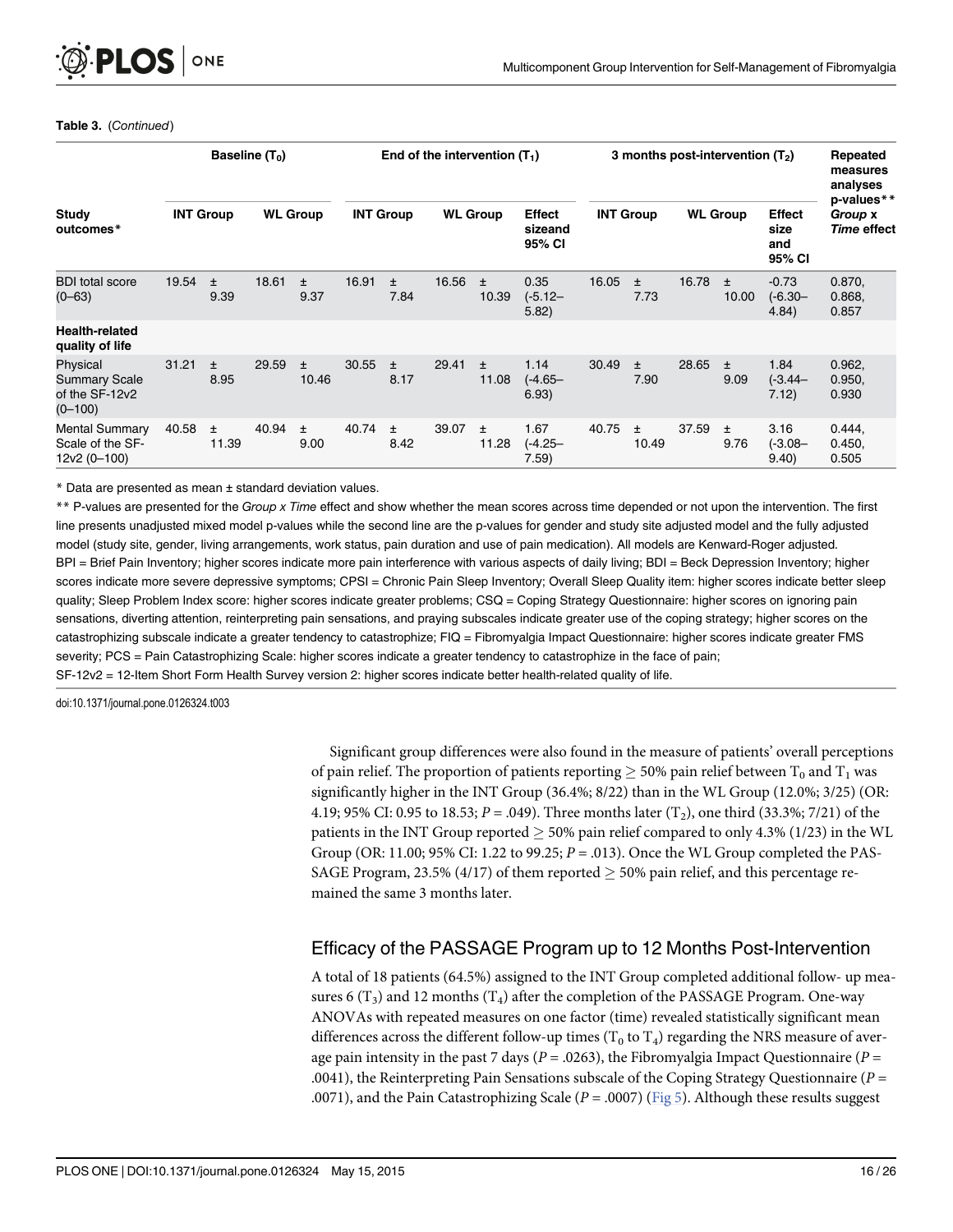<span id="page-16-0"></span>



[Fig 3. P](#page-13-0)ercentage of patients in the Intervention and Waitlist Groups who reported that their pain, functioning and quality of life improved (slightly, greatly, or considerably) at T1 compared to baseline (T0) on the Patient Global Impression of Change Scales.

doi:10.1371/journal.pone.0126324.g003



[Fig 4. P](#page-13-0)ercentage of patients in the Intervention Group who reported that their condition (pain, functioning and quality of life) continued to improve or remained stable 3 months after the intervention (T2) compared to the Waitlist Group on the Patient Global Impression of Change Scales.

doi:10.1371/journal.pone.0126324.g004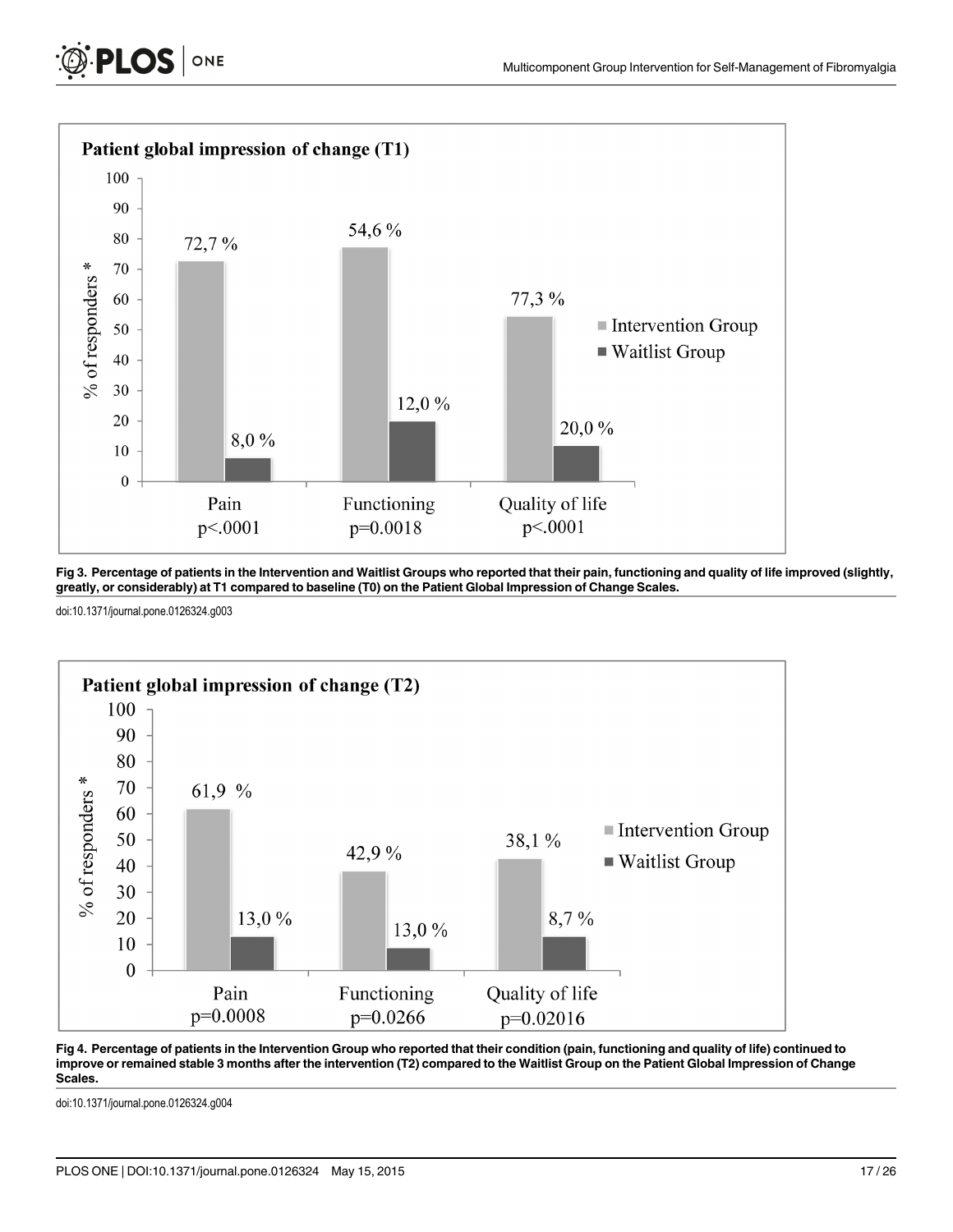<span id="page-17-0"></span>



doi:10.1371/journal.pone.0126324.g005

that some clinical benefits of the intervention were maintained on the long-term on certain specific outcome measures, the results of the post-hoc analyses revealed statistically significant differences between the baseline scores (T<sub>0</sub>) and those at 12 months post-intervention (T<sub>4</sub>) only for the Reinterpreting Pain Sensations subscale of the Coping Strategy Questionnaire (Effect size: 1.83; CI:0.79 to 2.87) and the Pain Catastrophizing Scale (Effect size: -6.89; CI: -10.38 to -3.39).

On the global outcome measures, a good proportion of patients continued to report improvements or remained stable as revealed by their scores on the PGIC scales (pain, functioning, and QOL) at 6 ( $T_3$ ) and 12 months post-intervention ( $T_4$ ). In fact, at  $T_3$ , 33.3 to 47.6% of the patients still reported improvements as experienced in the preceding 3 months while 23.8 to 38.1% reported being stable. Twelve months post-intervention  $(T_4)$ , 11.1 to 16.7% of patients reported improvements as experienced in the preceding 3 months while 16.7 to 38.0% reported stable levels. When asked about the percentage of pain relief experienced in the past 3 months, more than one quarter (28.6%) of the participants reported  $\geq$  50% pain relief at follow-up 6 months  $(T_3)$  while 5.6% did so at follow-up 12 months  $(T_4)$ .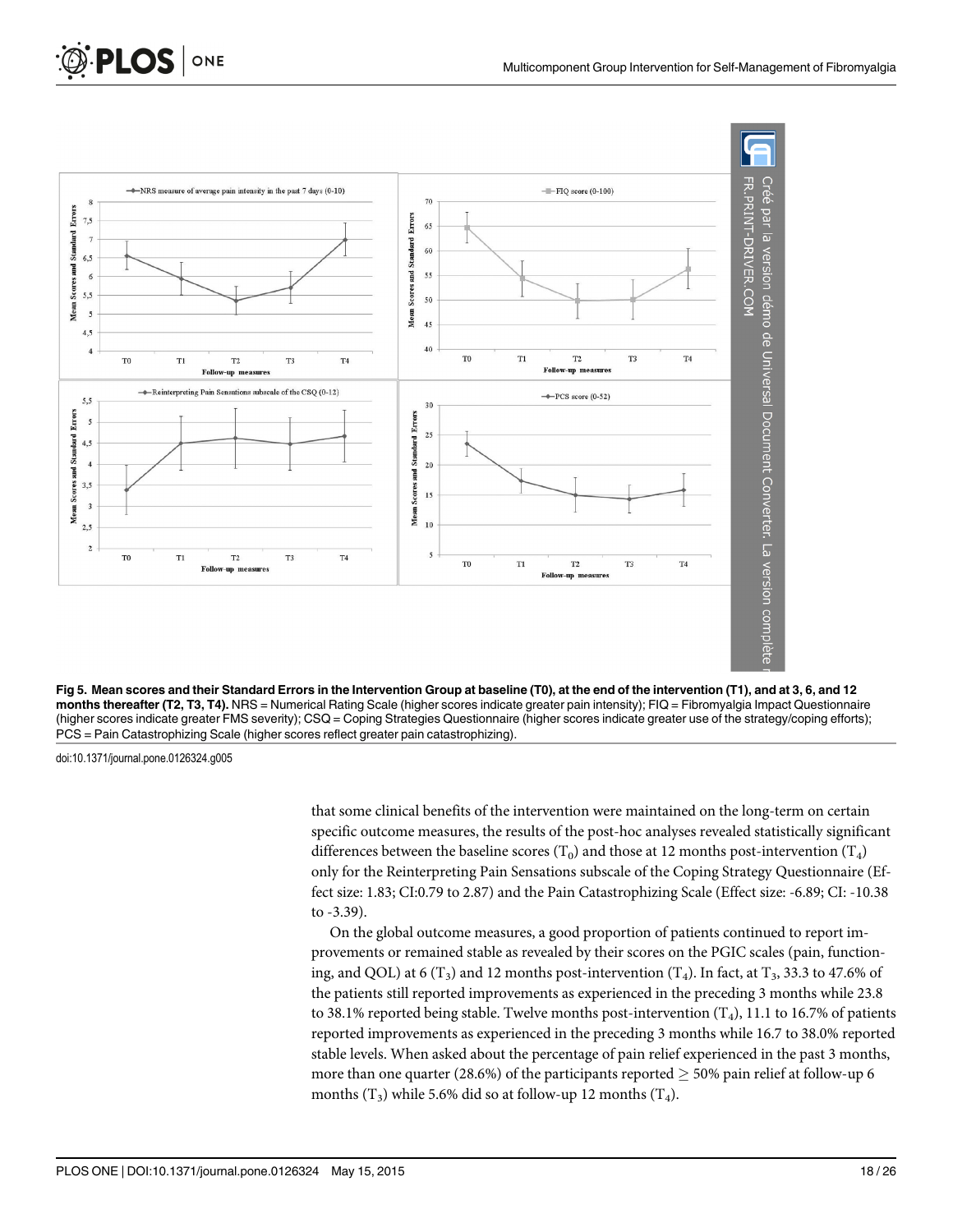### Qualitative Results

Results of the thematic analysis of verbatim highlighted three major themes. The first one was UNCONDITIONAL ACCEPTANCE. All participants reported having greatly appreciated the intervention. Many of their comments were directed towards the facilitators—i.e., their unconditional acceptance, understanding, open-mindedness, kindness, availability and warm approach. For instance, some participants stated "We felt understood; they know the disease", "Just a look, and they knew what was wrong" and "I felt I was really important during the meetings". The majority of the participants stressed the difference between the PASSAGE Program and the care they usually receive where they do not feel supported by their healthcare providers: "Our doctors don't believe in our pain, we don't know where to go and to whom to talk about FMS". All interviewed participants said they would partake in the intervention again and would recommend it to other FMS patients.

The second emerging theme was GROUP cohesion. It appeared that being part of a group was more important than the participants expected it would be specifically in terms of the opportunity for: 1) sharing "She may have a trick that you didn't think of. It helps to find new strategies"; 2) support "I didn't know that so many people suffered from FMS, now I feel less lonely"; and 3) motivation "Motivation of others helped maintain my own motivation."; "The effect of the group stayed even when I was home. That is why I exercised even when I wasn't in a mood to do so." and "Even if I didn't feel like going to the meeting, I went because I knew I would feel better."

The last emerging theme was INCREASED EMPOWERMENT. Participants described that the impact of the intervention went beyond the symptoms themselves in that they acquired new knowledge and learned how to self-manage their condition. "They gave me tools to gain control over my symptoms and to understand how to do it."; "They helped me realize that I did too much exercising. I learned to manage my energy."; and "I learned how to say no and to accept my limits.". The intervention also brought some behavioural changes among the participants: "Now when I talk to my friends, I am not talking only about my disease. I ask them how they are feeling." and "I now have leisure activities, I go out with friends.".

Finally, the following verbatim provides a meaningful and insightful illustration of the global impact of the intervention: "At the beginning of the intervention, I realized that my pain was like a budget. I understood that I will always have the same amount of money but I will now manage it differently. This is really different. When you manage your pain, it is less present, less intense".

# **Discussion**

The results of the present study suggest that the PASSAGE intervention had a positive shortterm impact on patients' overall perceptions of their condition as revealed by their scores on the PGIC (pain, functioning, QOL) and pain relief scales compared to the patients who were assigned to the waitlist during this same period. Additional follow-up measures in the INT Group also showed that patients continued to improve or remained stable at 6- and 12-months post-intervention. For instance, at 6 months post intervention, between 57% and 85% of the INT participants were either stable or still noticing improvements on the PGIC outcomes and the pain relief measure. Results of the qualitative component of the study further supported the quantitative findings by showing that the intervention was effective in helping FMS patients gain an impression of control over their symptoms. However, no improvements were found on the primary outcome (NRS pain intensity) and the secondary specific outcome measures. The present study has a number of implications which are discussed below.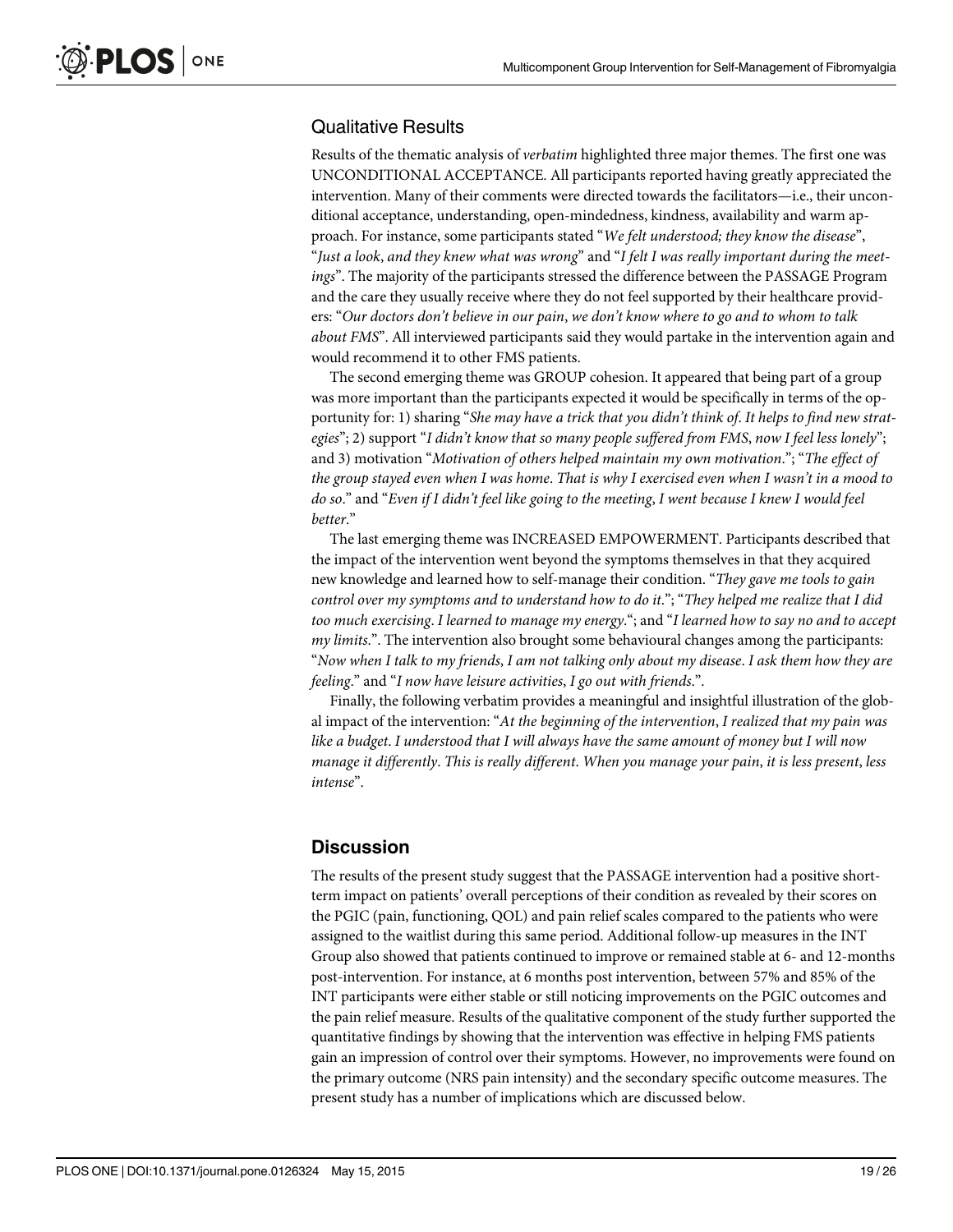# <span id="page-19-0"></span>Short-Term Impact of the Intervention

The hypothesis of the present study was that a multicomponent interdisciplinary self-management intervention would lead to a reduction in pain intensity and a lower impact of pain and FMS symptoms on various aspects of daily living including sleep quality and emotional wellbeing (depression), improved health-related QOL, less tendency to catastrophize in face of pain, and better pain coping strategies. However, no significant differences on these measures were found between the INT and the WL Groups. Nevertheless, significant improvements were observed on patients' global impression of change in pain symptoms, functioning, and QOL, as well as improvements in their perceived pain relief. It is thus possible that a measure assessing patients' global impression of change may be more reflective of the impact of an intervention like the PASSAGE Program than the primary outcomes generally used.

Numeric scales, like the 0–10 pain intensity scale, are often considered as the primary outcome in pain treatments clinical trials [[21](#page-23-0)], although these measures are more and more criticized  $[43]$  $[43]$ . In the present study, no significant changes were found on the 0–10 pain intensity numeric scale which further suggests that this measure may not be the ideal primary outcome when it comes to the evaluation of an intervention designed for the FMS population.

Similar conclusions have being reached by other researchers as PGICs are increasingly being used as a gold standard in chronic pain treatments clinical trials [\[44,48\]](#page-24-0). For instance, improvements as measured by PGIC alone can be recognized as a response to a pharmaceutical treatment [[48](#page-24-0)]. In pharmacological trials among FMS patients, correlations have been reported between PGIC and clinical pain, physical functioning, fatigue and impact on daily living [\[49\]](#page-24-0). Furthermore, because of the multidimensional nature of pain, QOL, improvements in functioning are increasingly used as markers of clinical significance when evaluating the efficacy of treatments [\[43\]](#page-24-0). A meta-analysis of the efficacy of pain medications such as gabapentin and pregabalin concluded that, even with a moderate pain reduction, QOL could be very much improved in chronic pain patients [[50](#page-24-0)] and FMS patients [\[51\]](#page-24-0). Thus, greater attention should be given to the selection of primary outcomes when studying the FMS population with a specific concern for assessing patient global impression of change and overall perceived pain relief.

# Teaching Self-Management of Symptoms

The results of the qualitative and quantitative components of this study further suggest that the PASSAGE Program was highly successful in teaching patients to self-manage their illness and to take control over their pain management. One fascinating analogy emerged from the qualitative interviews where one participant described the management of his pain as one would describe the management of a budget. This participant mentioned that even though she will always have the same amount of money (—i.e., pain) what really matters is how she manages it. The better you manage your money  $(-i.e., pain)$ , the less poor you feel  $(-i.e., the less intense$ and present the pain feels). The empowerment described by this patient and many others shows that the PASSAGE Program was successful in helping patients improve the self-management of their pain through the learning and implementation of new strategies. Furthermore, the quantitative results regarding the improvements of coping strategies and the increased ability to ignore pain sensations further demonstrate that the program was successful in this regard.

Elements of the PASSAGE Program such as patient education and aerobic exercise could have had a positive influence as they are known to increase global well-being and physical functioning as well as to decrease pain (e.g.,  $[52-54]$  $[52-54]$  $[52-54]$  $[52-54]$ . For instance, Hävermark and Langius-Eklöf [\[55](#page-24-0)] evaluated the impact of a physical therapy-based educational program (including information, exercise and relaxation) with groups of 15 FMS patients seen twice weekly for 2 hours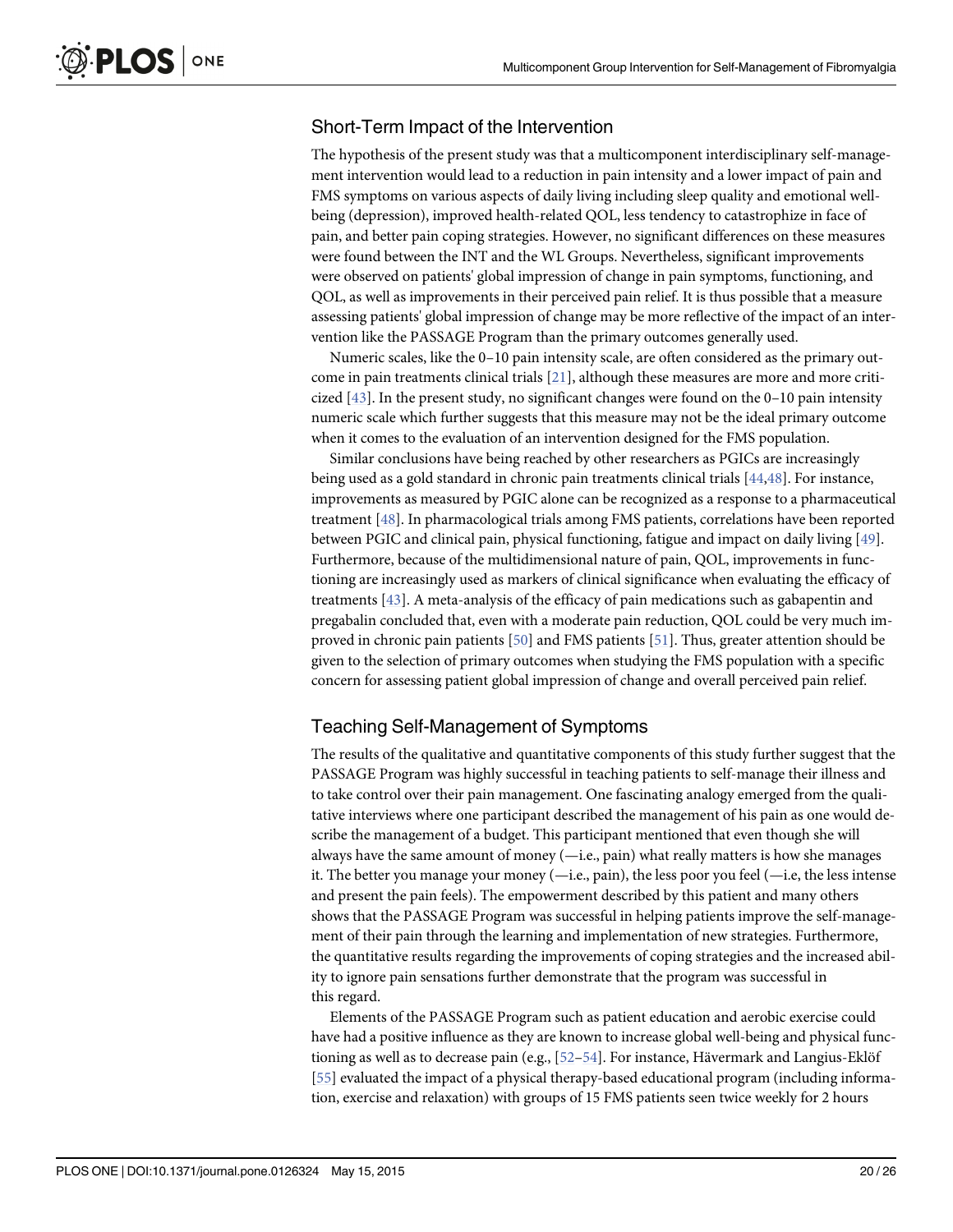<span id="page-20-0"></span>over a period of 10 weeks, and found a positive short-term effect on symptoms as well as a long-term effect on well-being.

However, it is important to note that the PASSAGE Program goes further than simply education and exercise. Above all, the principles of CBT where the role of thoughts, beliefs, and expectations are believed to have a major impact on symptoms [[56](#page-24-0)–[58\]](#page-25-0) were followed. The present results support the effectiveness of an intervention based on CBT principles. For instance, in the qualitative interviews, the unconditional acceptance of group facilitators, the group cohesion and the empowerment over the illness had a significant impact on patients. Other authors (e.g.,  $[59]$  $[59]$  $[59]$ ) have also reported that facilitators, group membership and the sharing of strategies and life changes such as attitudes and healthy behaviours can significantly influence patients' pain recognition and their sense of control over their disease. Also, being part of an educational program appears to be helpful in reducing FMS patients' anxiety levels [[60](#page-25-0)]. The present results are further in line with the 2012 Canadian Guidelines for the Diagnosis and Management of FMS [\[7,8](#page-22-0)] which specifically mention that multimodal management strategies must be used when dealing with FMS and that patients should play an active role in their care.

# Long-Term Impact of the Intervention

Although the absence of a WL group at the  $T_3$  and  $T_4$  follow-up times limits our ability to draw conclusions regarding the long-term impacts of the program, some interesting results deserve to be mentioned. First, long-term improvements (up to 12 months post-intervention) on the PGIC scales and perceived pain relief were found among the patients of the INT Group. In addition, the average pain intensity in the last week, impact of FMS on daily life, pain catastrophizing and some coping strategies also appeared to improve over time. As in most quasiexperimental studies, we cannot determine if these changes were due to the intervention, to the effect of time or simply to the mere participation in a study. Time effects (independent of the intervention) were found on different follow-up outcome measures which suggests that the participation in the study, taken alone, can bring improvement in the medical condition. These preliminary results support the long-term effect of the PASSAGE intervention, but future randomized controlled studies are nonetheless needed.

# Strengths and Limitations

To our knowledge, this study is the first which evaluates the clinical impact of a multicomponent interdisciplinary self-management intervention for FMS patients using a two-site mixedmethods design. Such a design (quantitative and qualitative) insured appropriate triangulation of the data  $[61]$  $[61]$ , and allowed for a richer exploration of participants' experiences during the intervention. Other strengths to the present study which insure its internal validity deserve to be highlighted. A randomized controlled design was used, a rigorous training of intervention facilitators was carried out, standardized recruitment and data collection methods across study sites were used, validated and recommended measurement scales were utilized, and mixed models allowing the adjustment for confounders and the handling of missing data were used. Furthermore, this study was conducted on two different sites located in two different regions of the province of Québec (Canada) which ensures a better representativeness of FMS patients. Finally, the retention rate was good and in line with other intervention studies with this population (e.g., [[62](#page-25-0)]). In the INT Group, 78.6% of the patients completed the intervention (18.8% of those in the WL Group dropped out during this period), 71.4% completed the measures at 3 months post-intervention, 67.9% did so 6 months post-intervention and finally 64.3% completed the 12-month follow-up questionnaire.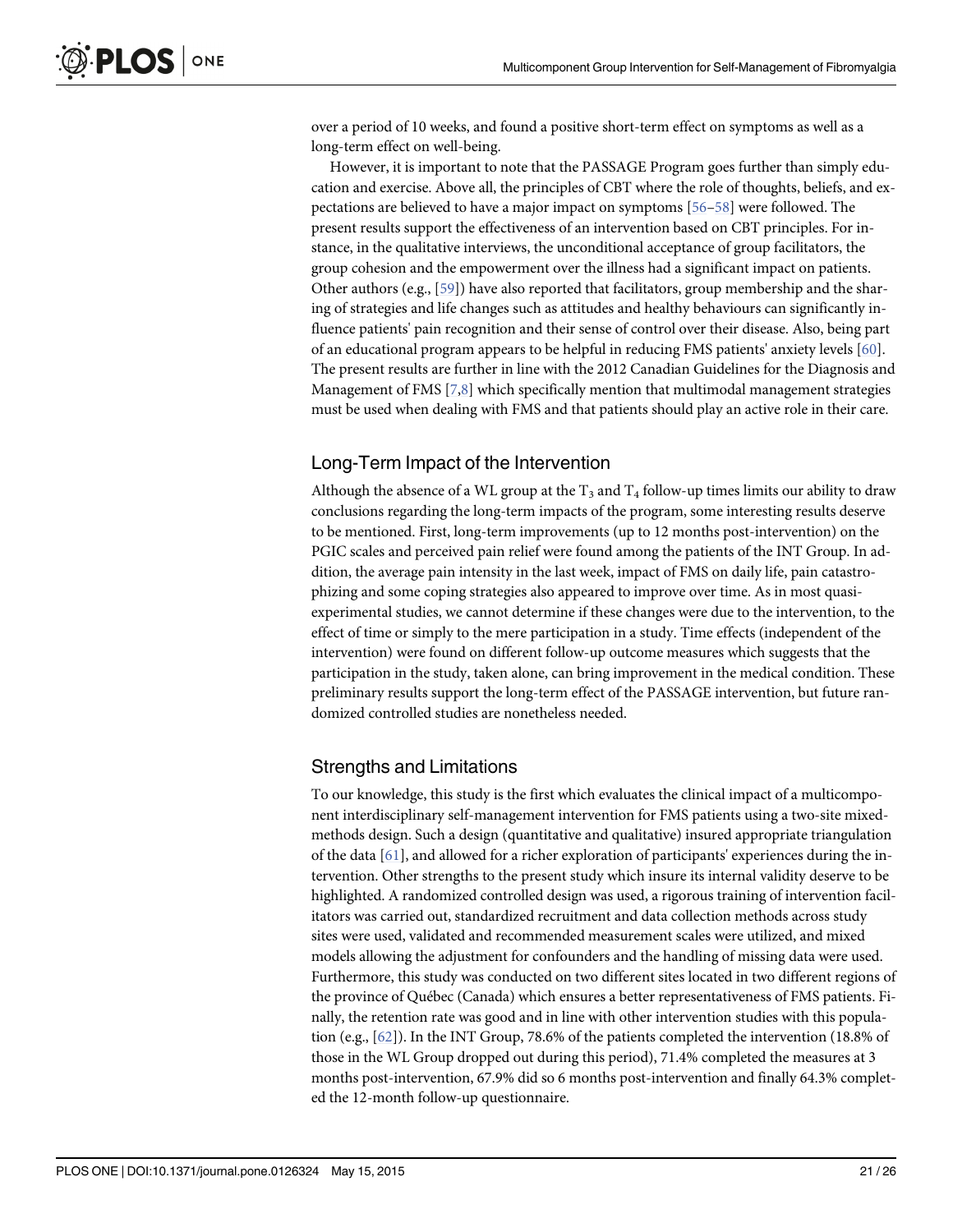<span id="page-21-0"></span>Some limitations to the present study should nonetheless be addressed. The sample size remained relatively small and might have limited the detection of some group differences (Type II error). Although a Bonferroni correction was applied in some analyses, the possibility of type I error resulting from the high number of statistical tests that were conducted cannot be excluded. Also, the actual usage of the strategies taught to the patients during the intervention was not assessed which limits our ability to determine in which way the strategies were helpful or not. Another limitation is the self-report nature of all the measures used in the present study. Future research should include methods such as observation-based assessments of patients' functioning [[62](#page-25-0)].

Finally, although the baseline characteristics of the patients were similar to what is found in the general population of FMS patients, it should be remembered that the present RCT had strict selection criteria which may lead to the selection of patients that are not representative of the general population. For example, participants in the present study had to report moderate pain intensity ( $> 4/10$ ) in the seven days prior to enrolment leading to the exclusion of a number of mild FMS patients. In fact, the recruitment of participants with pain  $\geq 4/10$  may explain the limited impact of the intervention on the 0–10 intensity of pain numeric scale considering the difficulty to improve outcomes in more severe FMS patients [\[13\]](#page-23-0).

#### Future Research and Clinical Implications

Our next step will be to evaluate the clinical impact of our interdisciplinary self-management intervention in a pragmatic trial conducted in many clinical settings of the province of Quebec, thus providing further evidence for the effectiveness of the intervention in "real-life" settings [\[63](#page-25-0)]. The PASSAGE Program could also be improved by involving family physicians in the intervention in order to provide the patients with optimal medication for their symptoms. It has been suggested that FMS patients should be treated rapidly in the primary sector of care before symptoms get worse  $[64]$  $[64]$  and that a shared-decision making process between the patient and the physician can help in improving the quality of the interactions [[65](#page-25-0)]. Furthermore, in a recent report, Oldfield and colleagues [\[66\]](#page-25-0) discussed how primary care physicians' moral judgements resulting from their skepticism regarding the legitimacy of FMS greatly impair the patient-doctor relationship for women with FMS. It is thus essential to better educate family physicians and insure that the patients get the treatment they need. In this regard, Fitzcharles and colleagues [\[7,8\]](#page-22-0) published a set of recommendations in order to discuss the legitimacy of FMS and to guide its diagnosis and management. Thus, involving primary care physicians in the PASSAGE Program could be very beneficial for FMS patients in order to provide this often neglected clientele of patients with effective self-management of their symptoms.

In conclusion, our new multicomponent interdisciplinary self-management intervention for FMS was found to be effective in improving the patients' global impression of change in terms of pain, functioning and QOL as well as in increasing their perceived pain relief. We suggest including this type of measures in future clinical trials on FMS as they appear to capture an important aspect of the patient experience. Further research on the long-term efficacy of the PASSAGE Program is nonetheless needed as well as studies involving primary care physicians in the intervention.

#### Supporting Information

[S1 CONSORT Checklist.](http://www.plosone.org/article/fetchSingleRepresentation.action?uri=info:doi/10.1371/journal.pone.0126324.s001) CONSORT Checklist. (PDF)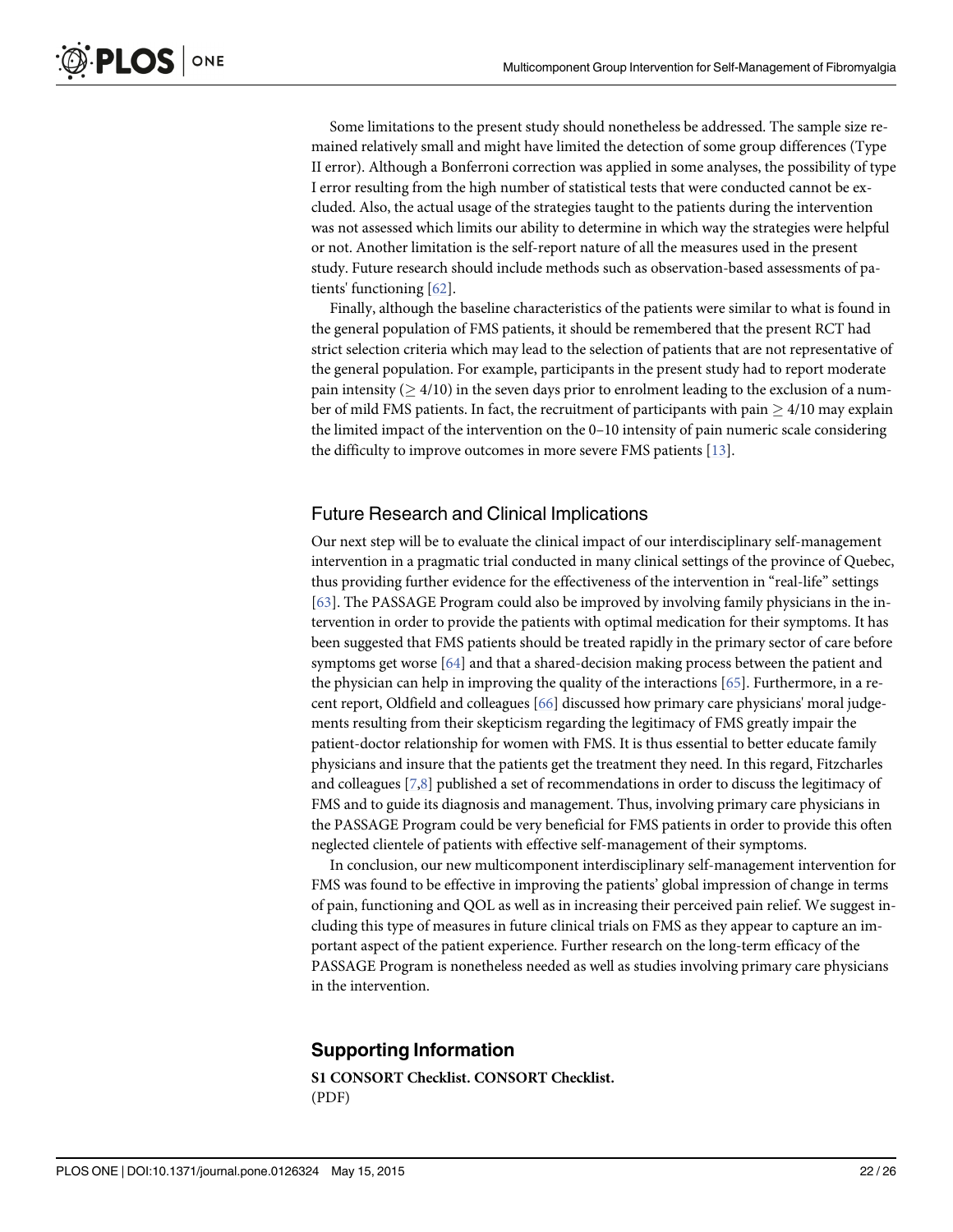<span id="page-22-0"></span>[S1 Dataset.](http://www.plosone.org/article/fetchSingleRepresentation.action?uri=info:doi/10.1371/journal.pone.0126324.s002) Original data. (SAS7BDAT) [S1 Protocol.](http://www.plosone.org/article/fetchSingleRepresentation.action?uri=info:doi/10.1371/journal.pone.0126324.s003) Trial protocol (French). (PDF) [S2 Protocol.](http://www.plosone.org/article/fetchSingleRepresentation.action?uri=info:doi/10.1371/journal.pone.0126324.s004) Trial protocol methodology (English). (PDF)

# Acknowledgments

We are grateful to all the patients who took part in the study, and to the members of the study team, Edith Bérubé-Quesnel, Josée Boucher, Éric Chaize, Christian Cloutier, Roxanne Daoust, Sophie Duhaime, Annie Lachapelle, Émilie Lagueux, Serge Lalonde, Sylvie Lamoureux, Marjolaine Landry, Niet Nguyen, Kathy Perrier, Vanessa Roy, Mario Siane from the Université de Sherbrooke and the Université du Québec en Abitibi-Témiscamingue. We also wish to thank Mr Louis Coupal (Impacts Inc.) for his helpful comments and suggestions for the statistical analyses. Finally, thanks are due to Geneviève Lavigne PhD who helped in the preparation and edition of the present manuscript.

# Author Contributions

Conceived and designed the experiments: PB AL SM RCH JC IG JBS MC. Analyzed the data: AL PB RCH MC. Wrote the paper: PB AL SM RCH JC IG JBS MC.

#### Reference

- [1.](#page-1-0) Gran JT. The epidemiology of chronic generalized musculoskeletal pain. Best Practice & ResearchClinical Rheumatology. 2003; 17: 547–561.
- [2.](#page-1-0) Abeles AM, Pillinger MH, Solitar BM, Abeles M. Narrative review: the pathophysiology of fibromyalgia. Annals of Internal Medicine. 2007; 146: 726-734. PMID: [17502633](http://www.ncbi.nlm.nih.gov/pubmed/17502633)
- [3.](#page-1-0) Wolfe F, Clauw DJ, Fitzcharles MA, Goldenberg DL, Katz RS, Mease P, et al. The American College of Rheumatology preliminary diagnostic criteria for fibromyalgia and measurement of symptom severity. Arthritis care & research. 2010; 62: 600–610.
- [4.](#page-12-0) Branco JC, Bannwarth B, Failde I, Abello Carbonell J, Blotman F, Spaeth M, et al. Prevalence of fibromyalgia: a survey in five European countries. Seminars in arthritis and rheumatism. 2010; 39: 448– 453. doi: [10.1016/j.semarthrit.2008.12.003](http://dx.doi.org/10.1016/j.semarthrit.2008.12.003) PMID: [19250656](http://www.ncbi.nlm.nih.gov/pubmed/19250656)
- 5. McGillion MH, Watt-Watson J, Stevens B, Lefort SM, Coyte P, Graham A. Randomized controlled trial of a psychoeducation program for the self-management of chronic cardiac pain. Journal of pain and symptom management. 2008; 36: 126–140. doi: [10.1016/j.jpainsymman.2007.09.015](http://dx.doi.org/10.1016/j.jpainsymman.2007.09.015) PMID: [18395397](http://www.ncbi.nlm.nih.gov/pubmed/18395397)
- [6.](#page-1-0) White KP, Speechley M, Harth M, Ostbye T. The London Fibromyalgia Epidemiology Study: the prevalence of fibromyalgia syndrome in London, Ontario. The Journal of rheumatology. 1999; 26: 1570– 1576. PMID: [10405947](http://www.ncbi.nlm.nih.gov/pubmed/10405947)
- [7.](#page-1-0) Fitzcharles M-A, Ste-Marie PA, Goldenberg DL, Pereira JX, Abbey S, Choiniere M, et al. 2012 Canadian Guidelines for the diagnosis and management of fibromyalgia syndrome: Executive summary. Pain research & management: the journal of the Canadian Pain Society = journal de la societe canadienne pour le traitement de la douleur. 2012; 18: 119–126.
- [8.](#page-1-0) Fitzcharles MA, Ste-Marie PA, Goldenberg DL, Pereira JX, Abbey S, Choiniere M, et al. Canadian Pain Society and Canadian Rheumatology Association recommendations for rational care of persons with fibromyalgia. A summary report. J Rheumatol. 2013; 40: 1388–1393. doi: [10.3899/jrheum.130127](http://dx.doi.org/10.3899/jrheum.130127) PMID: [23818709](http://www.ncbi.nlm.nih.gov/pubmed/23818709)
- [9.](#page-1-0) Han C, Lee SJ, Lee SY, Seo HJ, Wang SM, Park MH, et al. Available therapies and current management of fibromyalgia: focusing on pharmacological agents. Drugs Of Today (Barcelona, Spain: 1998). 2011; 47: 539–557. doi: [10.1358/dot.2011.47.7.1603503](http://dx.doi.org/10.1358/dot.2011.47.7.1603503) PMID: [22013561](http://www.ncbi.nlm.nih.gov/pubmed/22013561)
- [10.](#page-1-0) Sim J, Adams N. Systematic review of randomized controlled trials of nonpharmacological interventions for fibromyalgia. The Clinical journal of pain. 2002; 18: 324–336. PMID: [12218504](http://www.ncbi.nlm.nih.gov/pubmed/12218504)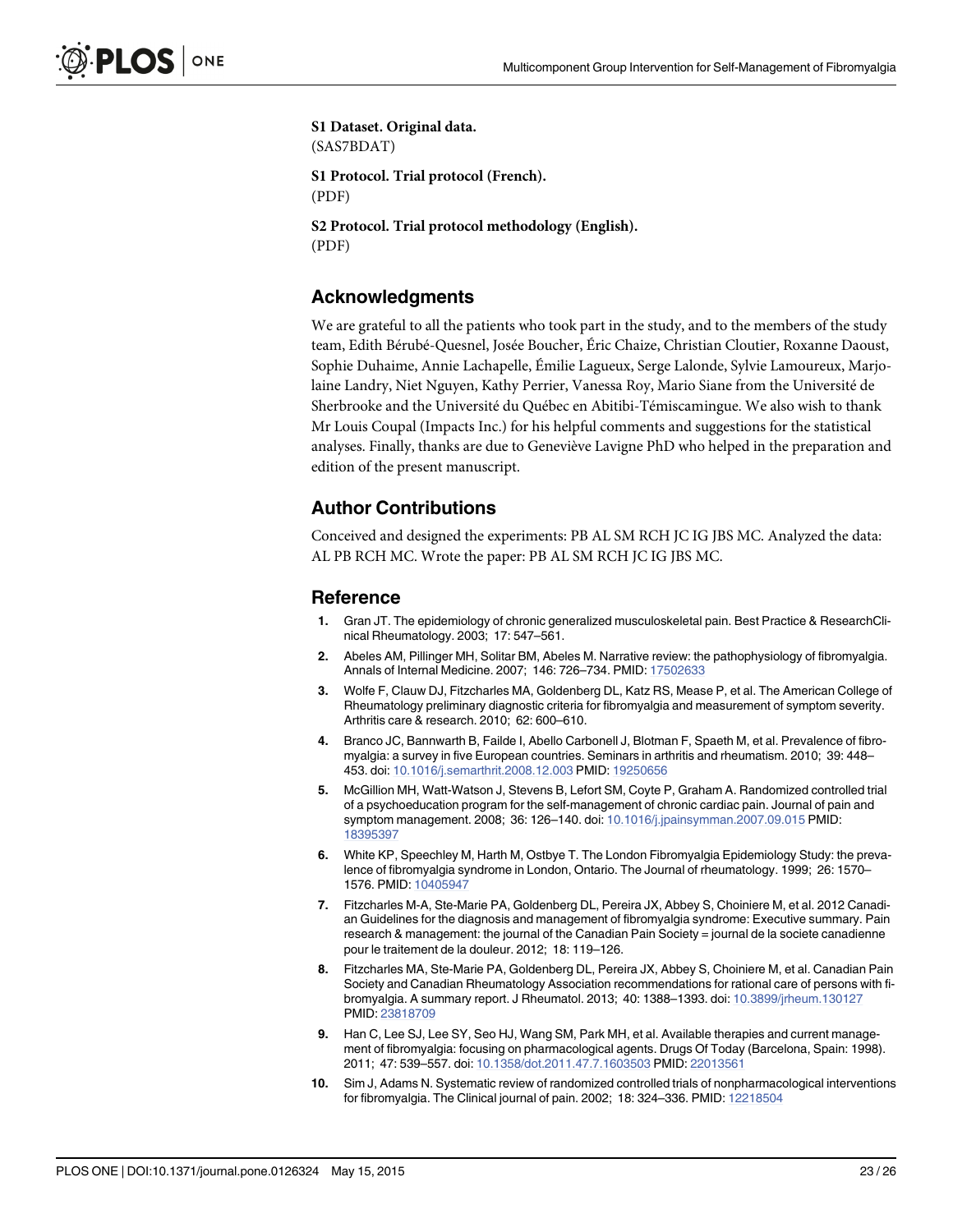- <span id="page-23-0"></span>[11.](#page-1-0) Rossy LA, Buckelew SP, Dorr N, Hagglund KJ, Thayer JF, McIntosh MJ, et al. A meta-analysis of fibromyalgia treatment interventions. Annals of Behavioral Medicine. 1999; 21: 180–191. PMID: [10499139](http://www.ncbi.nlm.nih.gov/pubmed/10499139)
- [12.](#page-1-0) Glombiewski JA, Sawyer AT, Gutermann J, Koenig K, Rief W, Hofmann SG. Psychological treatments for fibromyalgia: a meta-analysis. Pain. 2010; 151: 280–295. doi: [10.1016/j.pain.2010.06.011](http://dx.doi.org/10.1016/j.pain.2010.06.011) PMID: [20727679](http://www.ncbi.nlm.nih.gov/pubmed/20727679)
- [13.](#page-1-0) Häuser W, Arnold B, Eich W, Felde E, Flügge C, Henningsen P, et al. Management of fibromyalgia syndrome—an interdisciplinary evidence-based guideline. German Medical Science: GMS E-Journal. 2008; 6: Doc14–Doc14. PMID: [19675740](http://www.ncbi.nlm.nih.gov/pubmed/19675740)
- 14. Häuser W, Klose P, Langhorst J, Moradi B, Steinbach M, Schiltenwolf M, et al. Efficacy of different types of aerobic exercise in fibromyalgia syndrome: a systematic review and meta-analysis of randomised controlled trials. Arthritis Research & Therapy. 2010; 12: R79–R79.
- 15. Scascighini L, Toma V, Dober-Spielmann S, Sprott H. Multidisciplinary treatment for chronic pain: a systematic review of interventions and outcomes. Rheumatology. 2008; 47: 670–678. doi: [10.1093/](http://dx.doi.org/10.1093/rheumatology/ken021) [rheumatology/ken021](http://dx.doi.org/10.1093/rheumatology/ken021) PMID: [18375406](http://www.ncbi.nlm.nih.gov/pubmed/18375406)
- [16.](#page-1-0) Ramel J, Bannuru R, Griffith M, Wang C. Exercise for fibromyalgia pain: a meta-analysis of randomized controlled trials. Current Rheumatology Reviews. 2009; 5: 188–193.
- [17.](#page-1-0) Charest J, Lavignolle B, Chenard JR, Provencher M, Marchand S. École interactionnelle du dos. Rhumatologie. 1994; 48: 221–237.
- [18.](#page-1-0) Charest J, Chenard JR, Lavignolle B, Marchand S. Lombalgie- École interactionnelle du dos. Paris: Masson; 1996. doi: [10.1016/j.rehab.2014.06.006](http://dx.doi.org/10.1016/j.rehab.2014.06.006) PMID: [25262247](http://www.ncbi.nlm.nih.gov/pubmed/25262247)
- [19.](#page-1-0) Barcellos de Souza J, Charest J, Marchand S. École interactionnelle de fibromyalgie: description et évaluation. Douleur et analgésie. 2007; 20: 213–218. PMID: [16116006](http://www.ncbi.nlm.nih.gov/pubmed/16116006)
- [20.](#page-2-0) Turk DC, Dworkin RH, Allen RR, Bellamy N, Brandenburg N, Carr DB, et al. Core outcome domains for chronic pain clinical trials: IMMPACT recommendations. Pain. 2003; 106: 337–345. PMID: [14659516](http://www.ncbi.nlm.nih.gov/pubmed/14659516)
- [21.](#page-8-0) Dworkin RH, Turk DC, Farrar JT, Haythornthwaite JA, Jensen MP, Katz NP, et al. Core outcome measures for chronic pain clinical trials: IMMPACT recommendations. Pain. 2005; 113: 9–19. PMID: [15621359](http://www.ncbi.nlm.nih.gov/pubmed/15621359)
- [22.](#page-2-0) Dworkin RH, Turk DC, McDermott MP, Peirce-Sandner S, Burke LB, Cowan P, et al. Interpreting the clinical importance of group differences in chronic pain clinical trials: IMMPACT recommendations. Pain. 2009; 146: 238-244. doi: [10.1016/j.pain.2009.08.019](http://dx.doi.org/10.1016/j.pain.2009.08.019) PMID: [19836888](http://www.ncbi.nlm.nih.gov/pubmed/19836888)
- [23.](#page-4-0) Wolfe F, Smythe HA, Yunus MB, Bennett RM, Bombardier C, Goldenberg DL, et al. The American College of Rheumatology 1990 Criteria for the Classification of Fibromyalgia. Report of the Multicenter Criteria Committee. Arthritis and Rheumatism. 1990; 33: 160–172. PMID: [2306288](http://www.ncbi.nlm.nih.gov/pubmed/2306288)
- [24.](#page-8-0) Jensen MP, Karoly P. Self-report scales and procedures for assessing pain in adults. In: Turk DC, Melzack R, editors. Handbook of pain assessment. New York: Guilford Press; 1992.
- [25.](#page-9-0) Burckhardt CS, Clark SR, Bennett RM. The fibromyalgia impact questionnaire: development and validation. The Journal of rheumatology. 1991; 18: 728–733. PMID: [1865419](http://www.ncbi.nlm.nih.gov/pubmed/1865419)
- [26.](#page-9-0) Perrot S, Dumont D, Guillemin F, Pouchot J, Coste J. Quality of life in women with fibromyalgia syndrome: validation of the QIF, the French version of the fibromyalgia impact questionnaire. The Journal of rheumatology. 2003; 30: 1054–1059. PMID: [12734906](http://www.ncbi.nlm.nih.gov/pubmed/12734906)
- [27.](#page-9-0) Cleeland CS, Ryan KM. Pain assessment: global use of the Brief Pain Inventory. Annals of the Academy of Medicine, Singapore. 1994; 23: 129–138. PMID: [8080219](http://www.ncbi.nlm.nih.gov/pubmed/8080219)
- [28.](#page-9-0) Tyler EJ, Jensen MP, Engel JM, Schwartz L. The reliability and validity of pain interference measures in persons with cerebral palsy. Archives of Physical Medicine and Rehabilitation. 2002; 83: 236–239. PMID: [11833028](http://www.ncbi.nlm.nih.gov/pubmed/11833028)
- [29.](#page-9-0) Affleck G, Urrows S, Tennen H, Higgins P, Abeles M. Sequential daily relations of sleep, pain intensity, and attention to pain among women with fibromyalgia. Pain. 1996; 68: 363–368. PMID: [9121825](http://www.ncbi.nlm.nih.gov/pubmed/9121825)
- [30.](#page-9-0) Bigatti SM, Hernandez AM, Cronan TA, Rand KL. Sleep disturbances in fibromyalgia syndrome: relationship to pain and depression. Arthritis Care & Research. 2008; 59: 961–967.
- [31.](#page-9-0) Kosinski M, Janagap CC, Gajria K, Schein J. Psychometric testing and validation of the Chronic Pain Sleep Inventory. Clinical therapeutics. 2007; 29 Suppl: 2562–2577. doi: [10.1016/j.clinthera.2007.12.](http://dx.doi.org/10.1016/j.clinthera.2007.12.001) [001](http://dx.doi.org/10.1016/j.clinthera.2007.12.001) PMID: [18164922](http://www.ncbi.nlm.nih.gov/pubmed/18164922)
- [32.](#page-9-0) Rosenstiel AK, Keefe FJ. The use of coping strategies in chronic low back pain patients: relationship to patient characteristics and current adjustment. Pain (03043959). 1983; 17: 33–44.
- [33.](#page-9-0) Irachabal S, Koleck M, Rascle N, Bruchon-Schweitzer M. [Pain coping strategies: French adaptation of the coping strategies questionnaire (CSQ-F)]. L'encéphale. 2008; 34: 47–53.
- [34.](#page-9-0) Quartana PJ, Campbell CM, Edwards RR. Pain catastrophizing: a critical review. Expert Rev Neurother. 2009; 9: 745–758. doi: [10.1586/ern.09.34](http://dx.doi.org/10.1586/ern.09.34) PMID: [19402782](http://www.ncbi.nlm.nih.gov/pubmed/19402782)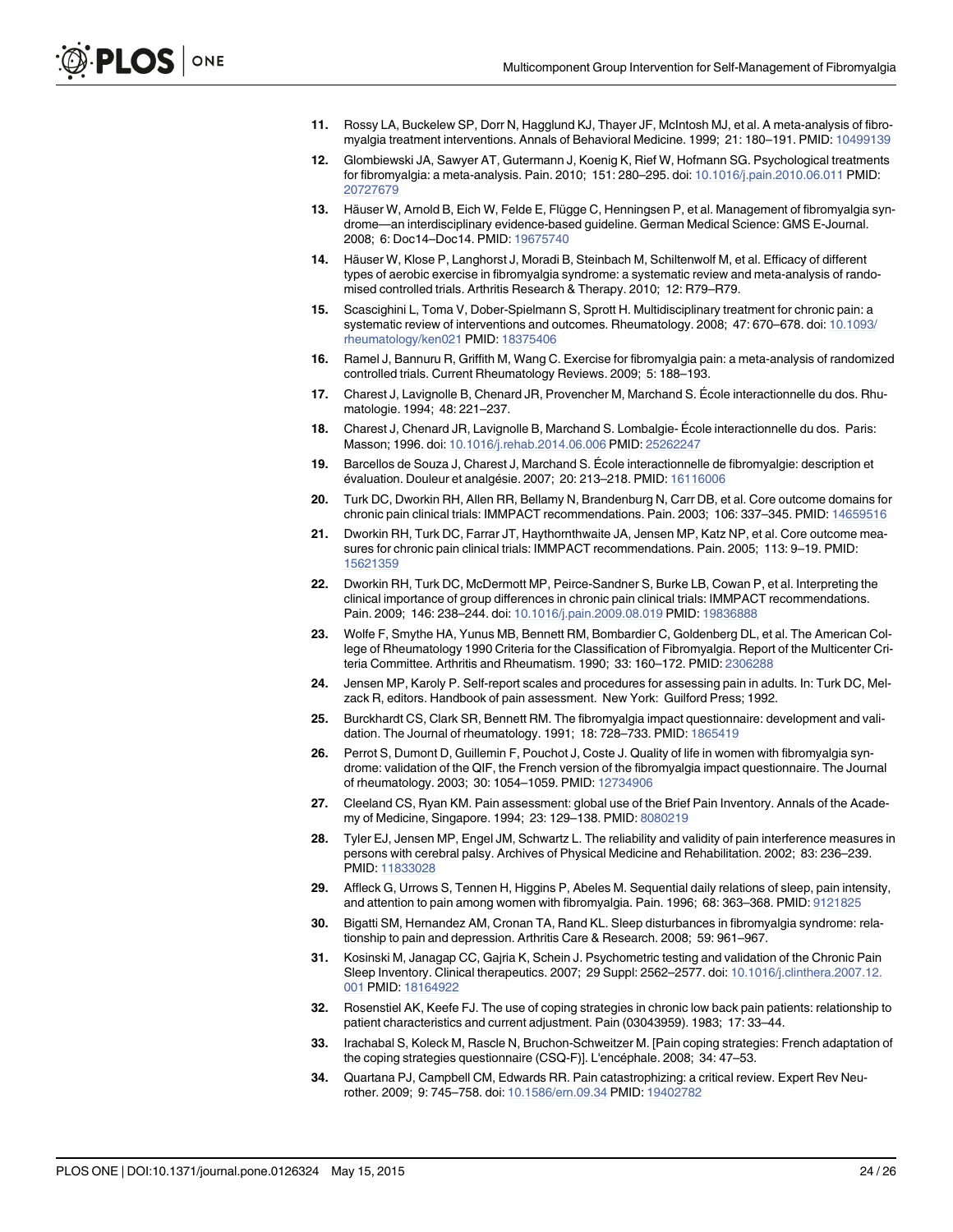- <span id="page-24-0"></span>[35.](#page-9-0) Sullivan MJLBSR, Pivik J. The Pain Catastrophizing Scale: Development and validation. 1995; Psychological Assessment: 524–532–524–532.
- [36.](#page-9-0) French DJ, Noel M, Vigneau F, French JA, Cyr CP, Evans RJ. L'échelle de dramatisation face à la douleur PCS-CF: adaptation canadienne en langue française de l'échelle Pain Catastrophizing Scale. Canadian Journal of Behavioral Science. 2005; 37: 181–192.
- [37.](#page-9-0) Beck AT, Steer RA. Internal consistencies of the original and revised Beck Depression Inventory. Journal of clinical psychology. 1984; 40: 1365–1367. PMID: [6511949](http://www.ncbi.nlm.nih.gov/pubmed/6511949)
- [38.](#page-9-0) Gauthier J, Thériault F, Morin C, Lawson JS. Adaptation française d'une mesure d'auto-évaluation de l'intensité de la dépression. Revue québécoise de psychologie. 1982; 3: 1–15.
- [39.](#page-9-0) Ware J Jr., Kosinski M, Keller SD. A 12-Item Short-Form Health Survey: construction of scales and preliminary tests of reliability and validity. Med Care. 1996; 34: 220–233. PMID: [8628042](http://www.ncbi.nlm.nih.gov/pubmed/8628042)
- [40.](#page-10-0) Dworkin RH, Turk DC, Farrar JT, Haythornthwaite JA, Jensen MP, Katz NP, et al. Core outcome measures for chronic pain clinical trials: IMMPACT recommendations. Pain. 2005; 113: 9–19. PMID: [15621359](http://www.ncbi.nlm.nih.gov/pubmed/15621359)
- [41.](#page-10-0) Haythornthwaite JA, Fauerbach JA. Assessment of acute pain, pain relief, and patient satisfaction. In: Turk DC, Melzack R, editors. Handbook of Pain Assessment ( 2nd Ed). New York: Guilford Press; 2001.
- [42.](#page-10-0) Jensen MP. The Validity and Reliability of Pain Measures for use in Clinical Trials in Adults: Review Paper Written for the Initiative on Methods, Measurement, and Pain Assessment in Clinical Trials (IMMPACT) meeting, April 12–13. 2003.
- [43.](#page-10-0) Birnie KA, McGrath PJ, Chambers CT. When does pain matter? Acknowledging the subjectivity of clinical significance. Pain. 2012; 153: 2311–2314. doi: [10.1016/j.pain.2012.07.033](http://dx.doi.org/10.1016/j.pain.2012.07.033) PMID: [22995250](http://www.ncbi.nlm.nih.gov/pubmed/22995250)
- [44.](#page-10-0) Dworkin RH, Turk DC, Wyrwich KW, Beaton D, Cleeland CS, Farrar JT, et al. Interpreting the clinical importance of treatment outcomes in chronic pain clinical trials: IMMPACT recommendations. The Journal Of Pain: Official Journal Of The American Pain Society. 2008; 9: 105–121. PMID: [18055266](http://www.ncbi.nlm.nih.gov/pubmed/18055266)
- 45. Farrar JT, Young JPJ, LaMoreaux L, Werth JL, Poole RM. Clinical importance of changes in chronic pain intensity measured on an 11-point numerical pain rating scale. Pain. 2001; 94: 149–158. PMID: [11690728](http://www.ncbi.nlm.nih.gov/pubmed/11690728)
- [46.](#page-10-0) Farrar JT, Portenoy RK, Berlin JA, Kinman JL, Strom BL. Defining the clinically important difference in pain outcome measures. Pain. 2000; 88: 287-294. PMID: [11068116](http://www.ncbi.nlm.nih.gov/pubmed/11068116)
- [47.](#page-11-0) Mucchielli R. Analyse de contenu des documents et des communications. France: ESF; 2006.
- [48.](#page-19-0) Geisser ME, Clauw DJ, Strand V, Gendreau RM, Palmer R, Williams DA. Contributions of change in clinical status parameters to Patient Global Impression of Change (PGIC) scores among persons with fibromyalgia treated with milnacipran. Pain (03043959). 2010; 149: 373–378. doi: [10.1016/j.pain.2010.](http://dx.doi.org/10.1016/j.pain.2010.02.043) [02.043](http://dx.doi.org/10.1016/j.pain.2010.02.043) PMID: [20332060](http://www.ncbi.nlm.nih.gov/pubmed/20332060)
- [49.](#page-19-0) Hudson JI, Arnold LM, Bradley LA, Choy EH, Mease PJ, Wang F, et al. What makes patients with fibromyalgia feel better? Correlations between Patient Global Impression of Improvement and changes in clinical symptoms and function: a pooled analysis of 4 randomized placebo-controlled trials of duloxetine. The journal of Rheumatology. 2009; 36: 2517–2522. doi: [10.3899/jrheum.090139](http://dx.doi.org/10.3899/jrheum.090139) PMID: [19833743](http://www.ncbi.nlm.nih.gov/pubmed/19833743)
- [50.](#page-19-0) Häuser W, Bernardy K, Uçeyler N, Sommer C. Treatment of fibromyalgia syndrome with antidepressants: a meta-analysis. JAMA: The Journal Of The American Medical Association. 2009; 301: 198– 209. doi: [10.1001/jama.2008.944](http://dx.doi.org/10.1001/jama.2008.944) PMID: [19141768](http://www.ncbi.nlm.nih.gov/pubmed/19141768)
- [51.](#page-19-0) Moore RA, Straube S, Paine J, Phillips CJ, Derry S, McQuay HJ. Fibromyalgia: Moderate and substantial pain intensity reduction predicts improvement in other outcomes and substantial quality of life gain. Pain (03043959). 2010; 149: 360–364. doi: [10.1016/j.pain.2010.02.039](http://dx.doi.org/10.1016/j.pain.2010.02.039) PMID: [20347225](http://www.ncbi.nlm.nih.gov/pubmed/20347225)
- [52.](#page-19-0) Cedraschi C, Desmeules J, Rapiti E, Baumgartner E, Cohen P, Finckh A, et al. Fibromyalgia: a randomised, controlled trial of a treatment programme based on self management. Annals of the Rheumatic Diseases. 2004; 63: 290–296. PMID: [14962965](http://www.ncbi.nlm.nih.gov/pubmed/14962965)
- 53. Busch AJ, Thille P, Barber KAR, Schachter CL, Bidonde J, Collacott BK. Best practice: E-Model—prescribing physical activity and exercise for individuals with fibromyalgia. Physiotherapy Theory & Practice. 2008; 24: 151–166.
- [54.](#page-19-0) Brosseau L, Wells GA, Tugwell P, Egan M, Wilson KG, Dubouloz C, et al. Ottawa Panel evidencebased clinical practice guidelines for aerobic fitness exercises in the management of fibromyalgia: part 1. Physical therapy. 2008; 88: 857–871. doi: [10.2522/ptj.20070200](http://dx.doi.org/10.2522/ptj.20070200) PMID: [18497301](http://www.ncbi.nlm.nih.gov/pubmed/18497301)
- [55.](#page-19-0) Hävermark A, Langius-Eklöf A. Long-term follow up of a physical therapy programme for patients with fibromyalgia syndrome. Scandinavian journal of caring sciences. 2006; 20: 315–322. PMID: [16922986](http://www.ncbi.nlm.nih.gov/pubmed/16922986)
- [56.](#page-20-0) Hadhazy VA, Ezzo J, Creamer P, Berman BM. Mind-body therapies for the treatment of fibromyalgia. A systematic review. The Journal of rheumatology. 2000; 27: 2911–2918. PMID: [11128685](http://www.ncbi.nlm.nih.gov/pubmed/11128685)